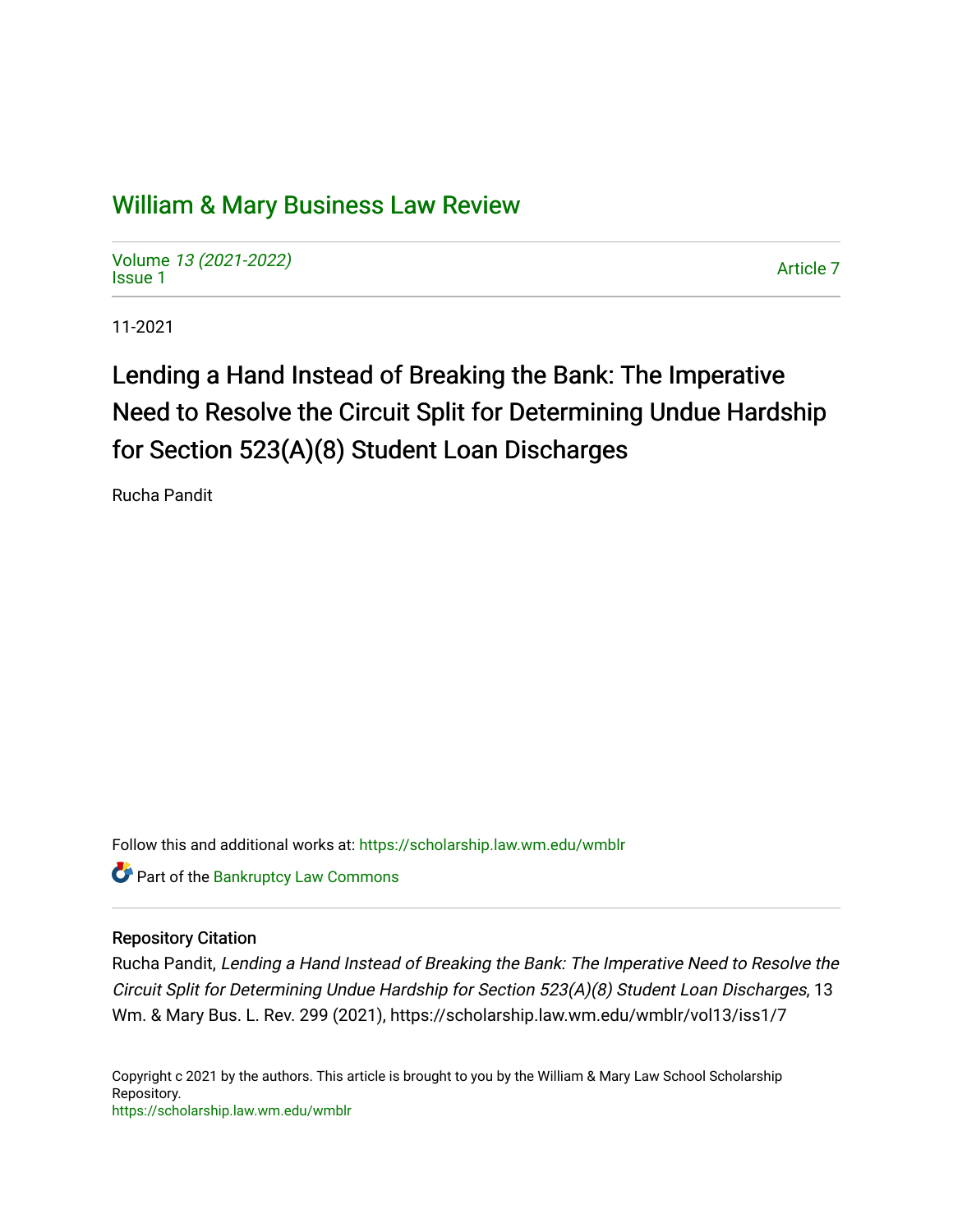## LENDING A HAND INSTEAD OF BREAKING THE BANK: THE IMPERATIVE NEED TO RESOLVE THE CIRCUIT SPLIT FOR DETERMINING UNDUE HARDSHIP FOR SECTION 523(A)(8) STUDENT LOAN DISCHARGES

## RUCHA PANDIT\*

#### ABSTRACT

*The Bankruptcy Code permits petitioners to discharge their student debts if they are able to demonstrate that their loans impose an undue hardship. Somewhat frustratingly, the Code does not define what exactly constitutes undue hardship in the context of student loan discharges. Moreover, neither Congress nor the Supreme Court has broken its silence to offer guidance on the issue. As a result, the rest of the federal judiciary has been once again, left to its own devices.* 

*Over the past few decades, the* Brunner *and totality-of-thecircumstances tests have emerged as the standards that federal circuits choose between to assess whether student loan repayment would cause the petitioner undue hardship. Although an overwhelming majority of circuits has endorsed the* Brunner *formulation, the test is considered by many to set an impossibly high burden for petitioners to surmount.* 

*This Note argues that the circuit split for determining undue hardship is purely illusory. The plain wording of both the* Brunner *and totality-of-the-circumstances formulations indicates that there is no real difference in the substantive inquiry conducted by each test. Rather, the divergence stems from a history of a retributive* 

<sup>\*</sup> JD Candidate, William & Mary Law School, Class of 2022. BA in Economics, Penn State University, Class of 2019. The author would like to thank her family and friends for their unwavering support, encouragement, and love. She would also like to acknowledge the *William & Mary Business Law Review* staff and editorial board for their effort in preparing this publication. This Note is dedicated to the author's dog and arguably, co-author, Auro, who spent countless hours by her side as she researched and wrote this piece.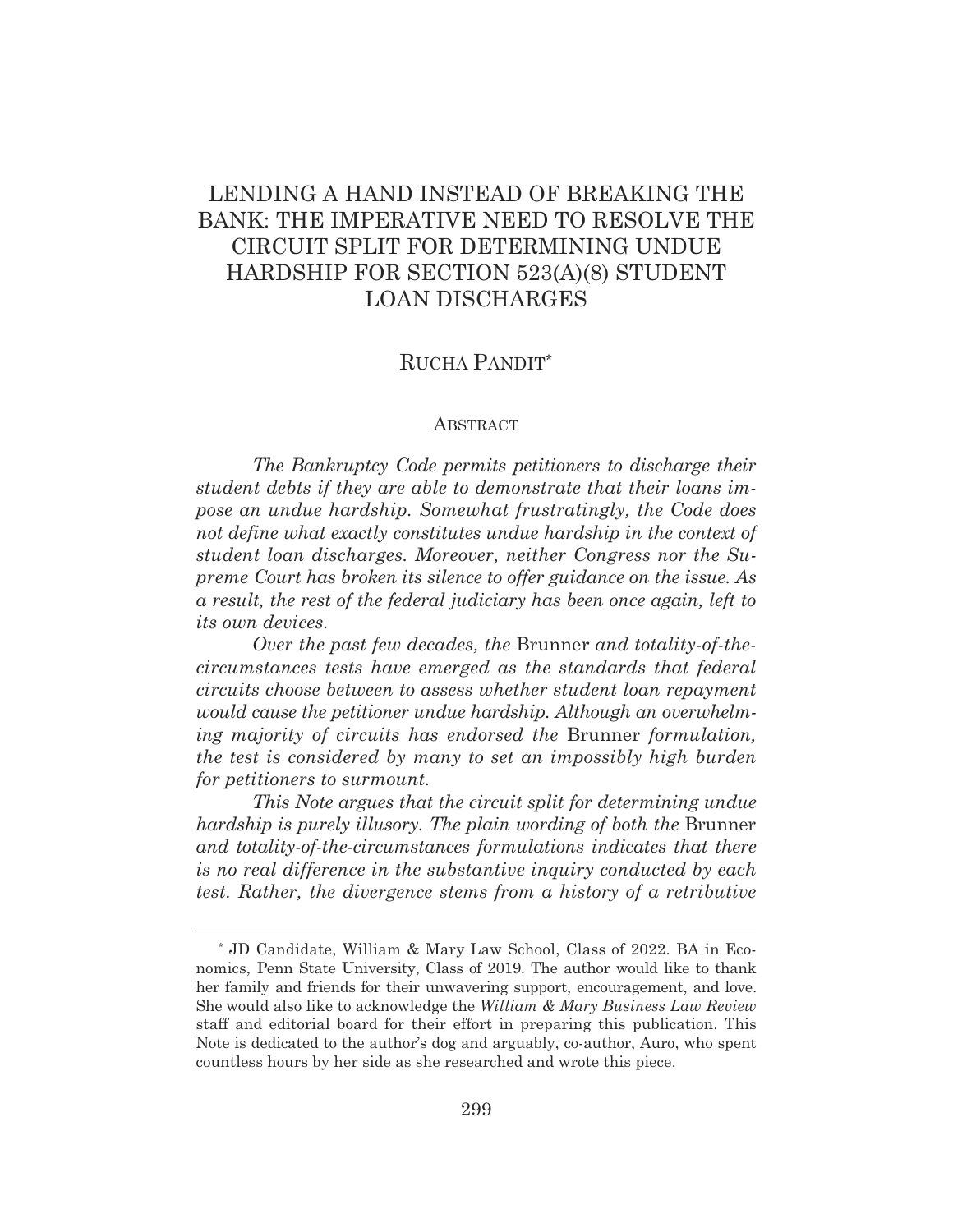*dicta being wrongly imputed to the* Brunner *standard. This Note argues that if the* Brunner *Standard is properly applied, the notion of a circuit split will be dispelled. Furthermore, this Note also encourages Congress to assist the judiciary by providing guidance on how it defines undue hardship.*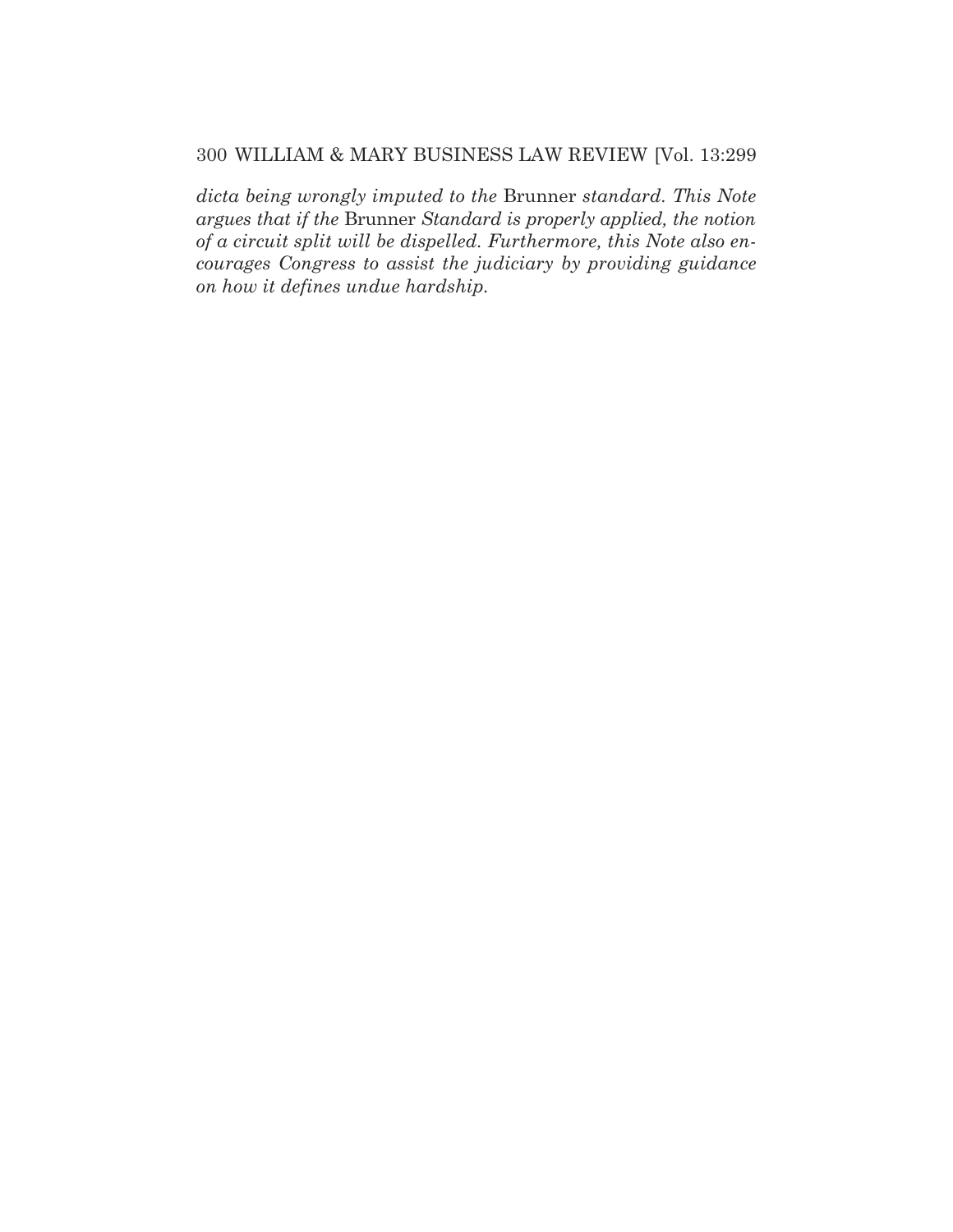## 2021] LENDING A HAND 301

| I. ORIGIN AND LEGISLATIVE HISTORY OF SECTION 523(A)(8) 306                                                                                                                                                                                 |  |
|--------------------------------------------------------------------------------------------------------------------------------------------------------------------------------------------------------------------------------------------|--|
| II. ESTABLISHING A STANDARD FOR UNDUE HARDSHIP  309                                                                                                                                                                                        |  |
| B. The Totality-of-the-Circumstances Test313                                                                                                                                                                                               |  |
|                                                                                                                                                                                                                                            |  |
| A. Courts Have Rejected the Notion of a Circuit Split315<br>1. Origins of the Certainty of Hopelessness Standard:<br>318<br>2. History of Courts Incorrectly Imputing the "Certainty of                                                    |  |
| Hopelessness" Standard to the Brunner Test318                                                                                                                                                                                              |  |
|                                                                                                                                                                                                                                            |  |
|                                                                                                                                                                                                                                            |  |
| A. The Brunner and Totality-of-the-Circumstances Tests<br>Would Lead to Similar Conclusions if Courts Did Not<br>Erroneously Impute Briscoe's Dicta to Brunner's Analytical<br>B. Circuit Courts and Congress Should Both Standardize      |  |
| a. Practical Advantages of Courts Uniformly Adopting the<br>324<br>b. Doctrinal Advantages of Courts Uniformly Adopting the<br>a. Congress Should Explicitly State that a Certainty of<br>Hopelessness Is Not Required for a Petitioner to |  |
| Demonstrate Undue Hardship<br>. 327<br>b. Congress Should Include Brunner's Tripartite<br>Framework When It Codifies a Definition of Undue                                                                                                 |  |
|                                                                                                                                                                                                                                            |  |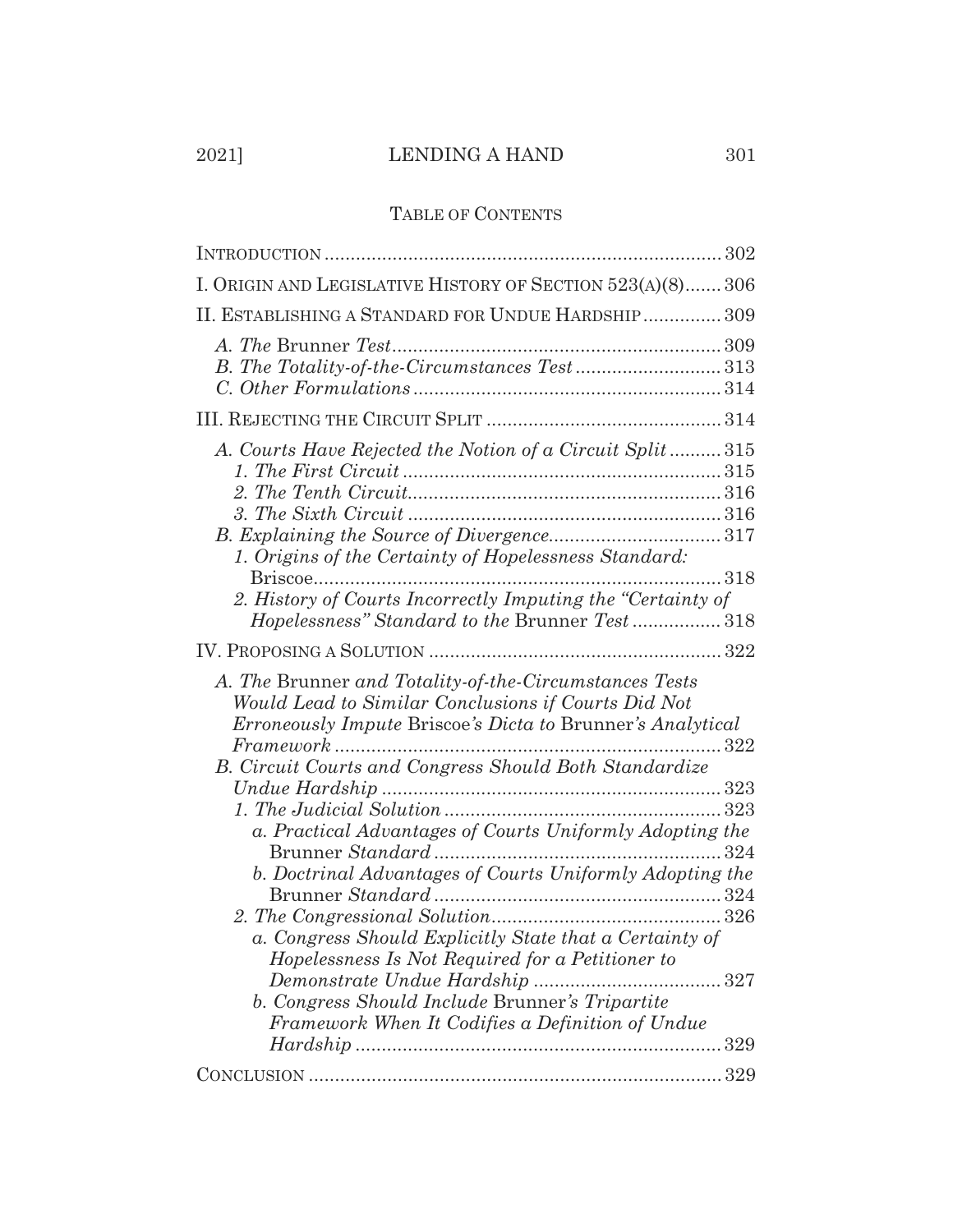#### **INTRODUCTION**

The primary purpose of the United States bankruptcy system is to afford a fresh start to the "honest but unfortunate debtor."1 Although the Bankruptcy Code precludes "the opportunity for a *completely* unencumbered new beginning" for financially overburdened petitioners, it nonetheless remains that a central purpose of the Code is to provide a mechanism through which "certain insolvent debtors can reorder their affairs, make peace with their creditors, and enjoy 'a new opportunity in life ... unhampered by the pressure and discouragement of preexisting debt.'"2

Attempting to comport with the "principles of humanity [and] justice,"3 upon which bankruptcy law is squarely founded, is section 523(a)(8) of the Bankruptcy Code.4 Section 523(a)(8) provides that although student education loans are presumptively nondischargeable, they are not *exclusively* nondischargeable.5 Rather, a student may obtain relief from the loan if she is able to demonstrate, by a preponderance of the evidence, that repayment of the debt imposes an "undue hardship on the debtor and [her] dependents."6 The federal bankruptcy system attempts to strike a balance between the Code's goal of offering a fresh start to debtors who are oppressively overburdened by their financial obligations and Congress' goal of "preventing abuse of the student loan program."7

However, simply relying on the plain language of the statutory provision paints a deceptively optimistic picture of petitioners' realistic access to student loan discharges.8 In an effort to

<sup>6</sup> *Garner*, 498 U.S. at 279 (holding that "[p]reponderance of the evidence is the standard of proof for  $\S 523(a)$ 's dischargeability exceptions''; 11 U.S.C.  $\S 523(a)(8)$ .

<sup>7</sup> *In re* Cheesman, 25 F.3d 356, 361 (6th Cir. 1994); *see In re* Kelly, 582 B.R. 905, 909 (Bankr. S.D. Tex. 2018) (observing that  $\S$  523(a)(8) juggles competing policy objectives of protecting "the debtor's right to a fresh start" and ensuring "financial integrity of educational loan programs").

<sup>1</sup> Local Loan Co. v. Hunt, 292 U.S. 234, 244 (1934).

<sup>2</sup> Grogan v. Garner, 498 U.S. 279, 279, 281 (1991) (emphasis added) (quoting *Hunt*, 292 U.S. at 244).

 $^3$  WILLIAM BLACKSTONE, COMMENTARIES 2:471–73.  $^4$  11 U.S.C.  $\S$  523(a)(8).

<sup>5</sup> *See* Daniel A. Austin, *Student Loan Debt in Bankruptcy: An Empirical Assessment*, 48 SUFFOLK U. L. REV. 577, 579, 579 n.24 (2015). Although "most types of consumer debt are [freely] dischargeable in bankruptcy," education loan debt is not. *Id.* at 579.

<sup>8</sup> *See, e.g.*, *In re* Chambers, 348 F.3d 650, 655 (7th Cir. 2003). *See generally* 11 U.S.C. § 523(a)(8).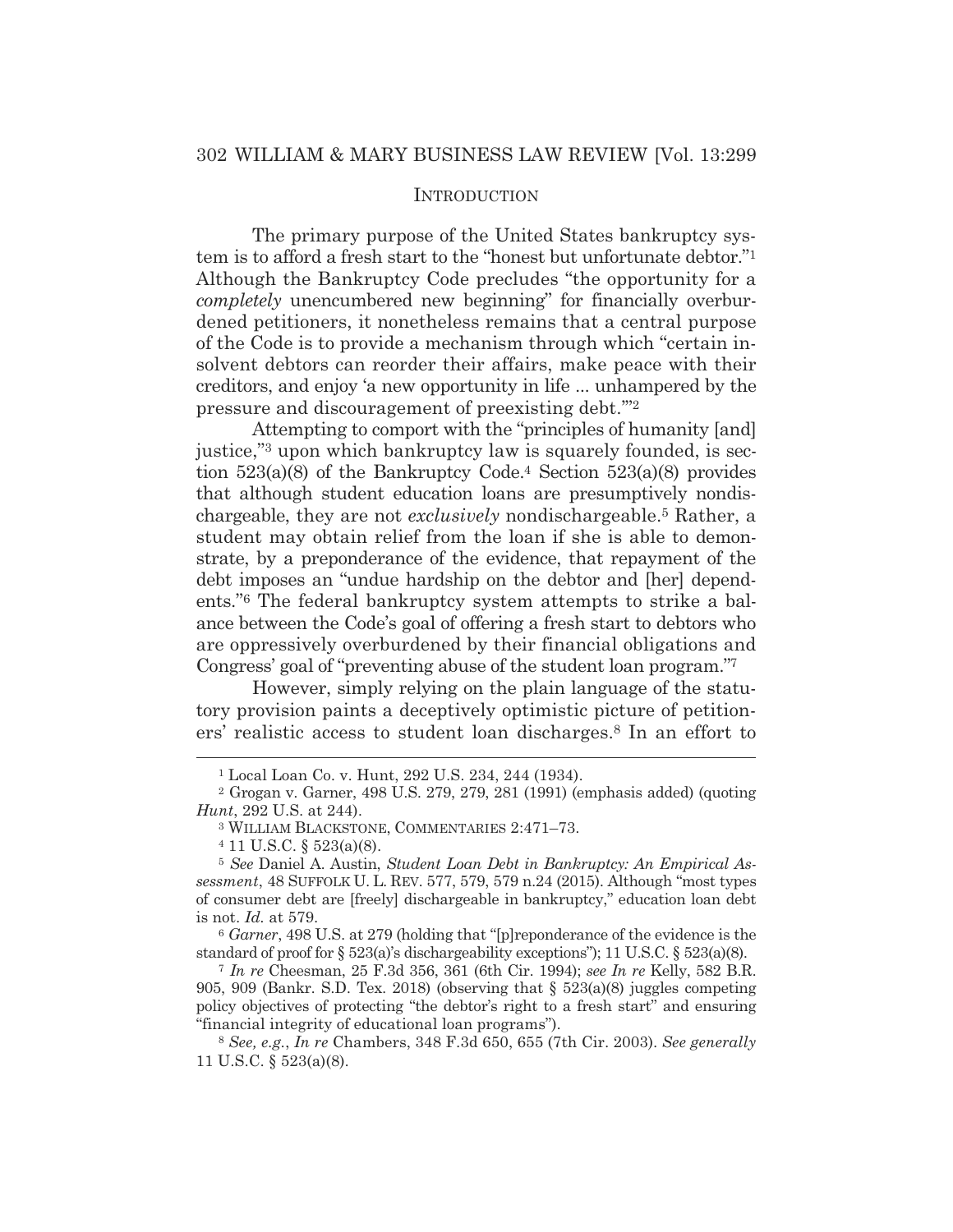reconcile these emulous policy interests and honor Congress' assertion that "some public policy considerations override the need to provide the debtor with a fresh start,"9 the Bankruptcy Code designates certain kinds of debts as presumptively nondischargeable.10 The Code identifies three types of student educational debts that, absent a showing of "undue hardship," are presumptively nondischargeable in bankruptcy:11 (1) a debt for "an educational benefit overpayment or loan made, insured, or guaranteed by a governmental unit, or made under any program funded in whole or in part by a governmental unit or nonprofit institution"; $^{12}$  (2) a debt for "an obligation to repay funds received as an educational benefit, scholarship, or stipend";13 or (3) a debt for "any other educational loan that is a qualified education loan, as defined in section 221(d)(1) of the Internal Revenue Code of 1986, incurred by a debtor who is an individual."14

As the analysis of this Note does not turn on the differentiation between the aforementioned types of educational loans, all three will be collectively referred to as "student loans."

Neither Congress nor the Supreme Court have purported to truly define undue hardship.15 Although the Supreme Court has perfunctorily recognized the need for student loan discharge petitioners to demonstrate undue hardship,16 it has not attempted

<sup>16</sup> *See generally* United Student Aid Funds, Inc. v. Espinosa, 559 U.S. 260 (2010); Tenn. Student Assistance Corp. v. Hood, 541 U.S. 440 (2004).

<sup>9</sup> *In re* Chambers, 348 F.3d at 653.

<sup>10</sup> *Id.*

<sup>&</sup>lt;sup>11</sup> *See infra* text accompanying notes  $12-14$ .<br><sup>12</sup> §  $523(a)(8)(A)(i)$ .

<sup>13</sup> *Id.* § 523(a)(8)(A)(ii). 14 *Id.* § 523(a)(8)(B).

<sup>&</sup>lt;sup>15</sup> *See generally* 11 U.S.C. § 101 (provision fails to include "undue hardship" among list of defined terms applicable to Bankruptcy Code); *In re* Burton, 339 B.R. 856, 869 (Bankr. E.D. Va. 2006) ("The term 'undue hardship' is undefined in the Bankruptcy Code."); *In re* Nys, 446 F.3d 938, 943 (9th Cir. 2006) ("Congress provided little in the way of express legislative intent specifically addressing the 'undue hardship' requirement when it passed the statute."); Scott Pashman, Note, *Discharge of Student Loan Debt Under 11 U.S.C. § 523(A)(8): Reassessing* "*Undue Hardship*" *After the Elimination of the Seven-Year Exception*, 44 N.Y.L. SCH. L. REV. 605, 608 (2001) ("The legislative history does little to assist a court in identifying when Congress intended student loans to be discharged for 'undue hardship.'").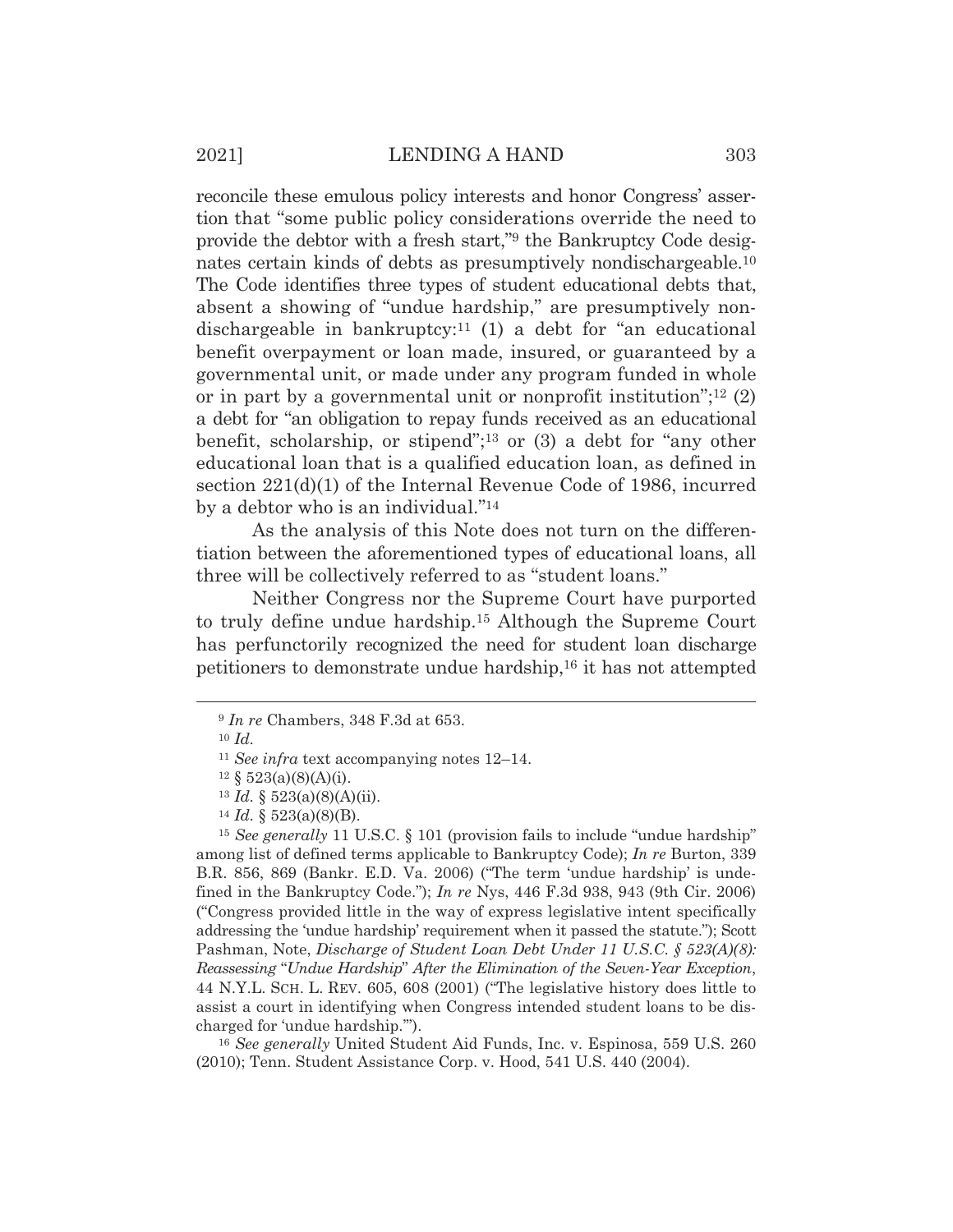to define the scope of the standard itself.17 As a result, lower federal courts continue to bear the responsibility of identifying the scope and contours of what constitutes undue hardship for petitioners in the context of section  $523(a)(8).$ <sup>18</sup>

Rising to the challenge, federal courts have developed numerous tests in an attempt to emulate Congress' intent of expressly including a statutory nondischargeability exception,19 and at the same time, assessing on a per-case basis,<sup>20</sup> whether enforcing student loan debt repayment might impose an undue hardship on the petitioner.21 Indeed, there is so ample scope for interpretation that there have been developed "as many tests for undue hardship as there are bankruptcy courts."22 Several standards have been devised over the years to facilitate the assessment for undue hardship,23 but contemporary opinions have "narrowed the field"24 to two tests<sup>25</sup> and, as a result, seem to have created one faction on either side of a deeply entrenched circuit split.26 Particularly, the dominant standards are the Second Circuit's *Brunner* test<sup>27</sup> and

*Be Impoverished to Discharge Educational Loans?*, 71 TUL. L. REV. 139, 149 (1996) (citing *In re* Johnson, 121 B.R. 91, 93 (Bankr. N.D. Okla. 1990)).

<sup>23</sup> *See, e.g.*, *id.* at 153–61 (discussing *Johnson*, *Bryant*, *Brunner*, and totalityof-the-circumstances tests). 24 Hon. Terrence L. Michael & Janie M. Phelps, *"Judges?!—We Don't Need* 

*No Stinking Judges!!!": The Discharge of Student Loans in Bankruptcy Cases and the Income Contingent Repayment Plan*, 38 TEX. TECH L. REV. 73, 83 n.57 (2005) (citing Nash v. Conn. Student Loan Found., 330 B.R. 323, 325–27 (D. Mass. 2005); Educ. Credit Mgmt. Corp. v. Durrani, 320 B.R. 357, 359–60 (N.D. Ill. 2005)).

<sup>25</sup> *See infra* text accompanying notes 26–28.

<sup>26</sup> *See* Dorsey v. U.S. Dept. of Educ., 528 B.R. 137, 143 (E.D. La 2015) (discussing that "circuits are split" between *Brunner* test and totality-of-thecircumstances test in context of "determining undue hardship.").

<sup>27</sup> *See* Brunner v. N. Y. State Higher Educ. Servs. Corp., 831 F.2d 395, 396 (2d Cir. 1987) (per curiam).

<sup>17</sup> *See generally* United Student Aid Funds, Inc., 559 U.S. 260 (2010).

<sup>18</sup> Pashman, *supra* note 15, at 608.

<sup>19</sup> *Id.* ("[C]ourts have developed a number of tests for determining the existence of 'undue hardship' over the last two decades.").

<sup>20</sup> Kerry B. Melear, *The Devil's Undue: Student Loan Discharge in Bankruptcy, the Undue Hardship Standard, and the Supreme Court's Decision in*  United Student Aid Funds v. Espinosa, 264 ED. L. REP. 1, 11 (2011) ("Because Congress did not provide a specific definition of undue hardship in the Code, bankruptcy courts are left to make that determination on a per-case basis."). 21 *See supra* text accompanying note 9. 22 Robert F. Salvin, *Bankruptcy, and the Fresh Start Policy: Must Debtors*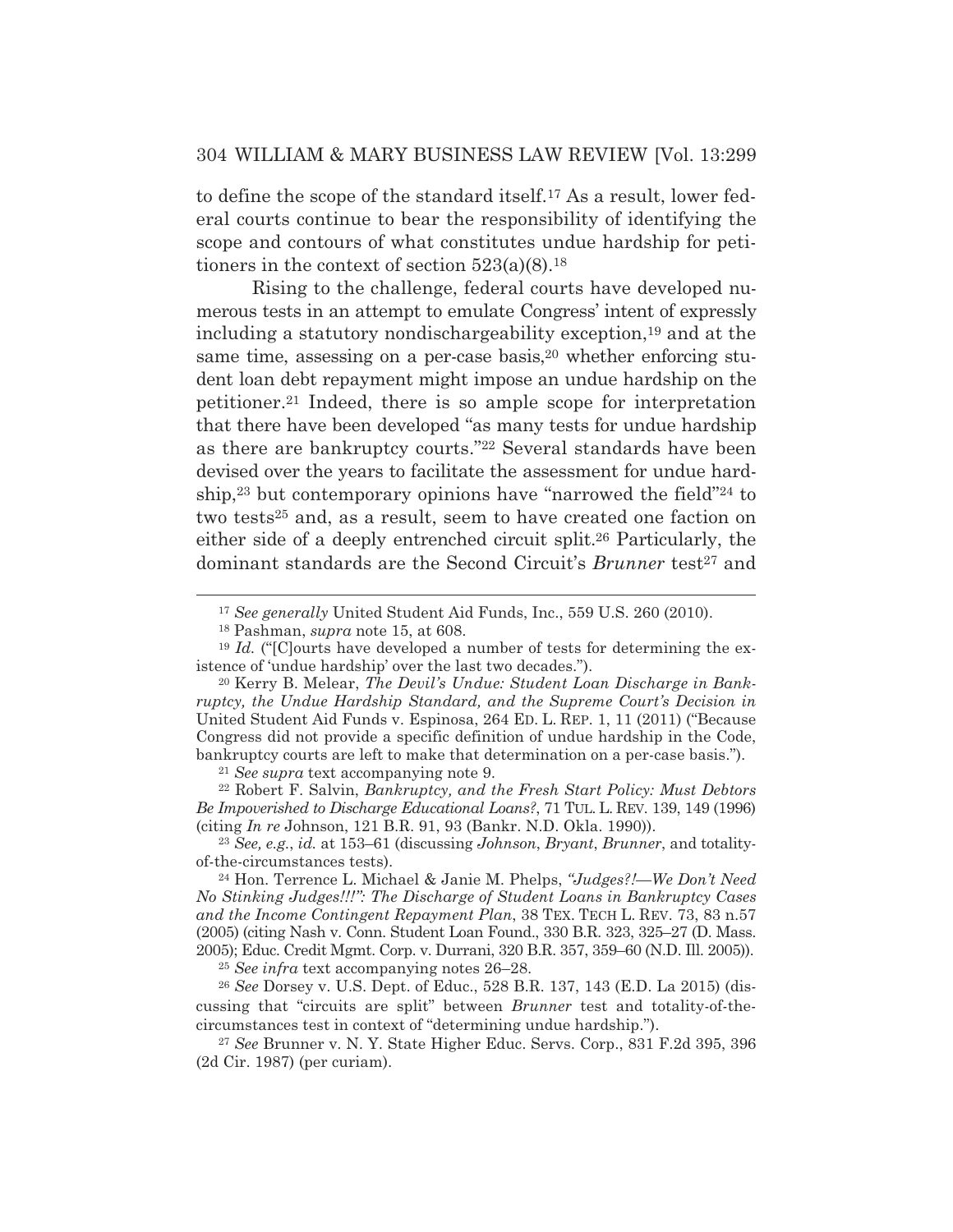the Eighth Circuit's totality-of-the-circumstances test.28 Although the *Brunner* test has been adopted by a majority of the circuit courts to analyze a debtor's undue hardship,<sup>29</sup> it has garnered much criticism for setting a seemingly impossibly high standard for most student loan bankruptcy petitioners to realistically meet.30

This Note argues that the circuit split caused by the two standards is illusory and deceptive. Although the *Brunner* and totality-of-the-circumstances tests define undue hardship with different verbal formulations, there is no actual difference between the substantive considerations that the plain language of the two standards seeks to assess.<sup>31</sup> The two analytical frameworks appear deceptively different in application, not because of substantive differences in statutory interpretation of the undue hardship standard, but rather because courts have *incorrectly* applied *Brunner*.32 In particular, courts claiming to adopt the *Brunner* formulation have, over the years, erroneously imputed to it, the punitive "certainty of hopelessness" dicta set forth in *In re Briscoe*.33 They have done this with such frequency that *Brunner* has come to be applied in a retributive manner that is neither in accordance with Congress' intent in promulgating section 523(a)(8) nor the plain language of the test itself.34

Part I will first provide a brief history of the underpinnings and evolution of section  $523(a)(8)$ .<sup>35</sup> Part II will describe the tripartite frameworks of the *Brunner* and totality-of-the-circumstances tests.36 Part III will then reject the notion of a circuit split.37 Finally, Part IV discusses the ways through which the perceived circuit split can potentially be resolved.38

<sup>28</sup> *See id*.; *In re* Andrews, 661 F.2d 702, 704 (8th Cir. 1981).

<sup>29</sup> Brief in Opposition for Respondent Educational Credit Management Corporation (No. 15-485 Supreme Court) at 3, 4 n.1.

<sup>30</sup> *In re* Rosenberg, 610 B.R. 454, 459 (Bankr. S.D.N.Y. 2020).

<sup>31</sup> *See infra* Part III.

<sup>32</sup> *See infra* Part III.

<sup>33</sup> *See infra* Part III.

<sup>34</sup> *See infra* Part III.

<sup>35</sup> *See infra* Part I.

<sup>36</sup> *See infra* Part II.

<sup>37</sup> *See infra* Part III.

<sup>38</sup> *See infra* Part IV.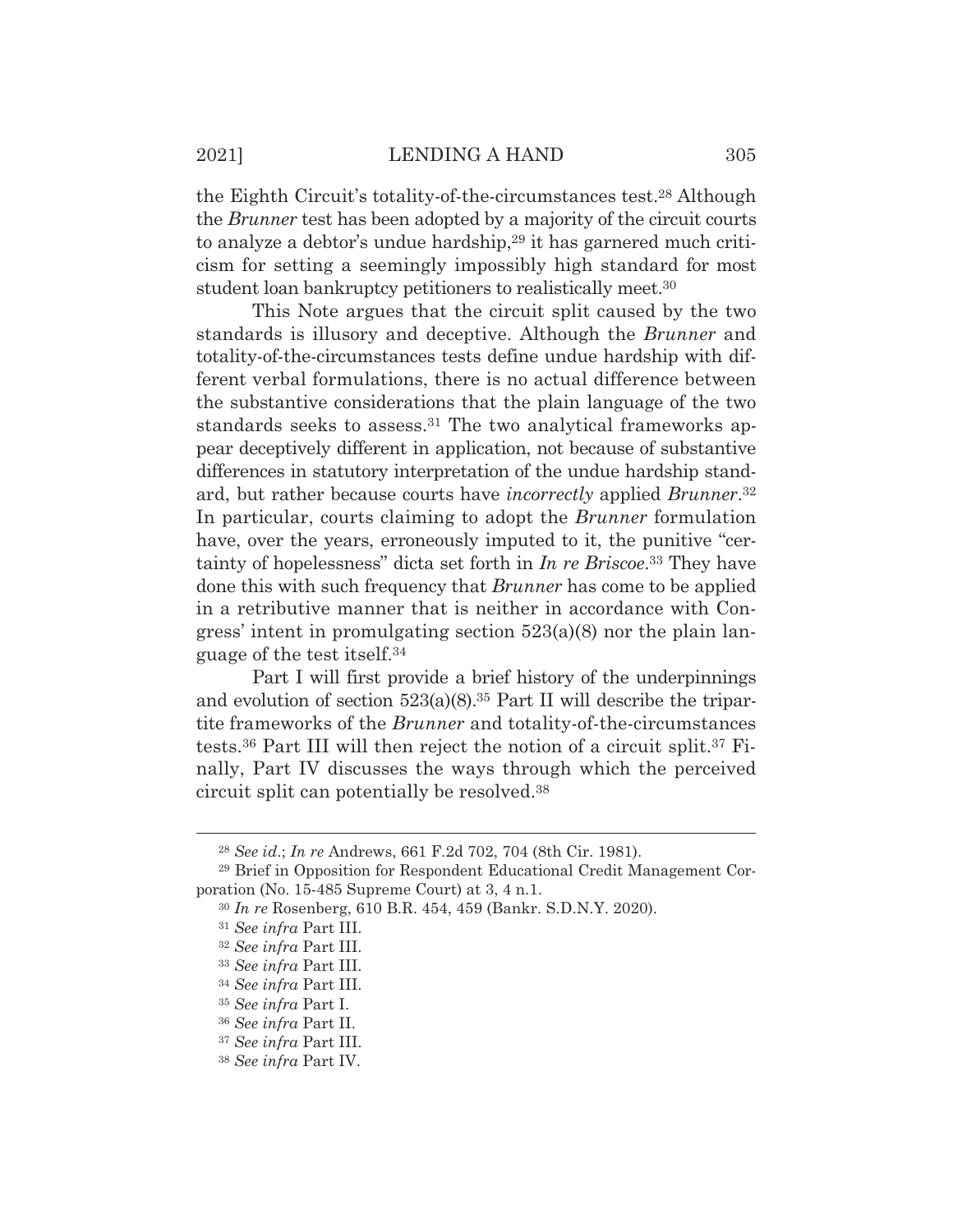I. ORIGIN AND LEGISLATIVE HISTORY OF SECTION 523(A)(8)

Student loan debt has not always been nondischargeable in bankruptcy.39 In fact, student loans, like most types of consumer debt, were dischargeable in bankruptcy proceedings until Congress promulgated the Education Amendments of 1976.40 These amendments were a direct response to a 1973 Congressional Commission on Bankruptcy Laws (Commission) report revealing that the Commission had detected abuses in the discharge of student loans.41 Notably, there is some evidence suggesting that the "problems with the educational loan program were not the result of students [abusing the availability of loan discharges but rather because of] the inadequate administration of [the] programs [themselves]."42 In an effort to curb alleged abuse of the loophole in the Bankruptcy Act of 1898 that permitted "full dischargeability for student loans,"43 Congress included in its codification of the Education Amendments of 1976, section 439A.44 The addition of this section fundamentally altered the status of student loans and rendered them presumptively nondischargeable.45 Specifically, section 439A provided that absent undue hardship, student debts

43 Bayuk, *supra* note 39, at 1094. Bayuk further notes that:

*Id.* at 1094–95 (emphasis added) (citations omitted).

<sup>39</sup> *See* Frank T. Bayuk, Comment, *The Superiority of Partial Discharge for Student Loans Under 11 U.S.C. § 523(a)(8): Ensuring a Meaningful Existence for the Undue Hardship Exception*, 31 FLA. ST. U. L. REV. 1091, 1094 (2004).

<sup>40</sup> Education Amendments of 1976, Pub. L. No. 94-482, § 439A, 90 Stat. 2081, 2141 (1976) (repealed 1978); *see* REPORT OF THE COMMISSION ON THE BANKRUPTCY LAW OF THE UNITED STATES, JULY 1973, H.R. Doc. No. 93-137, at 11, 170, 176–77 (1973). 41 *Id.*

<sup>42</sup> Jennifer L. Frattini, Comment, *The Dischargeability of Student Loans: An Undue Burden?*, 17 BANKR. DEV. J. 537, 545, 545 n.48 (2001).

Curiously, the Commission did not propose [limits on student loan dischargeability] based on a perceived widespread abuse of the bankruptcy system by student loan debtors, as it noted a lack of statistical evidence suggesting any significant problem. Rather, it justified the proposal on the belief that even a small number of "abuses discredit the system and cause disrespect for the law and those charged with its administration."

<sup>44</sup> *See* Education Amendments of 1976, Pub. L. No. 94-482, § 439A, 90 Stat. 2081, 2141 (1976) (repealed 1978).

<sup>45</sup> *Id.*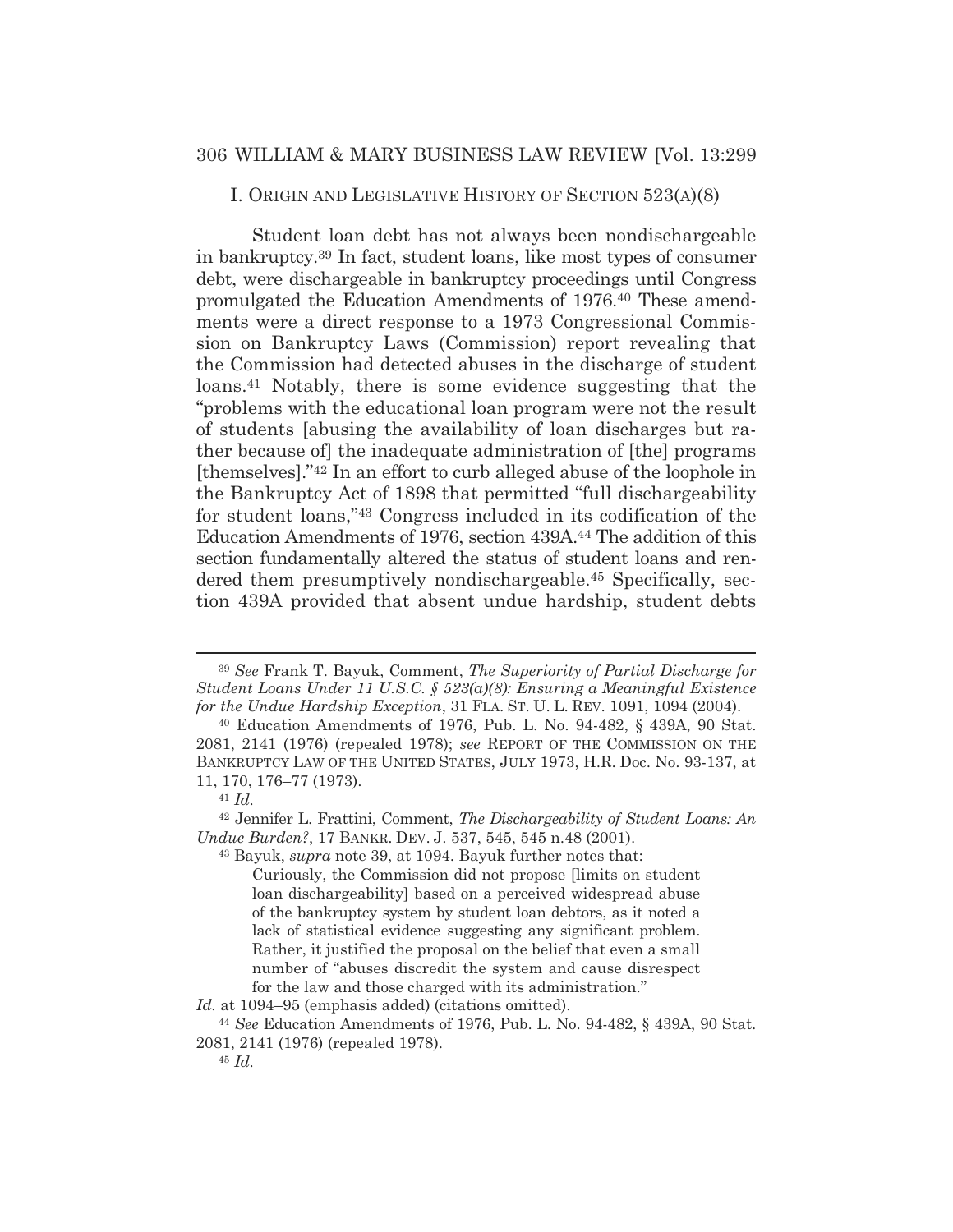were nondischargeable unless loan repayment had been due more than five years prior to the petition.46

Despite considerable congressional debate regarding the necessity of limitations on student debt repayment relief as mandated by the Education Amendments of 1976,<sup>47</sup> Congress opted to retain section 439A's student nondischargeability provision in the form of section 523(a)(8) when it promulgated the Bankruptcy Reform Act of 1978, the modern Bankruptcy Code that remains in effect today in modified form.48 As it was originally written, section 523(a)(8), although upholding the presumption of nondischargeability of student loans, *also* retained the provisions from section 439A that offered petitioners two methods through which they could rebut this presumption.49 When it was first promulgated, petitioners could still discharge student loans under 523(a)(8) by (1) demonstrating an undue hardship,50 *or* (2) proving that the loan "first became due" at least five years prior to the debtor filing for bankruptcy.51

Since section 523(a)(8)'s enactment in 1978, however, Congress has further restricted bankruptcy petitioners' access to student loan discharges by periodically amending the provision.<sup>52</sup> Two of these section 523(a)(8) amendments are of particular

<sup>51</sup> *Id.*

<sup>52</sup> *See* Bayuk, *supra* note 39, at 1096 ("It thus appears, in light of these changes, that Congress has increasingly narrowed the means by which a debtor may discharge his or her student loans."). Examples of amendments to section  $523(a)(8)$ include the Bankruptcy Amendments and Federal Judgeship Act of 1984, the Omnibus Budget Reconciliation Act of 1990, the Crime Control Act of 1990, the Higher Education Amendments of 1998, and the Bankruptcy Abuse Prevention & Consumer Protection Act of 2005. See Bankruptcy Amendments and Federal Judgeship Act of 1984, Pub. L. No. 98-353, § 454(a), 98 Stat. 375–76 (1984); Omnibus Budget Reconciliation Act of 1990, Pub. L. No. 101-508, § 3007, 104 Stat. 1388-28 (1990); Crime Control Act of 1990, Pub. L. No. 101-647, § 3621(1)–(2), 104 Stat. 4964–65 (1990); Higher Education Amendments of 1998, Pub. L. No. 105-244, § 971(a), 112 Stat. 1837 (1998); Bankruptcy Abuse Prevention & Consumer Protection Act of 2005, Pub. L. No. 109-8, § 220, 119 Stat. 59 (2005).

<sup>46</sup> *See id.*

<sup>47</sup> *See id.*

<sup>48</sup> CONG. RSCH. SERV., BANKRUPTCY AND STUDENT LOANS 6, 6 n.38 (2019) [hereinafter BANKRUPTCY].

<sup>49</sup> *See infra* notes 50–51.

<sup>50</sup> Pub. L. No. 95-598, § 523(a)(8), 92 Stat. 2591 (1978).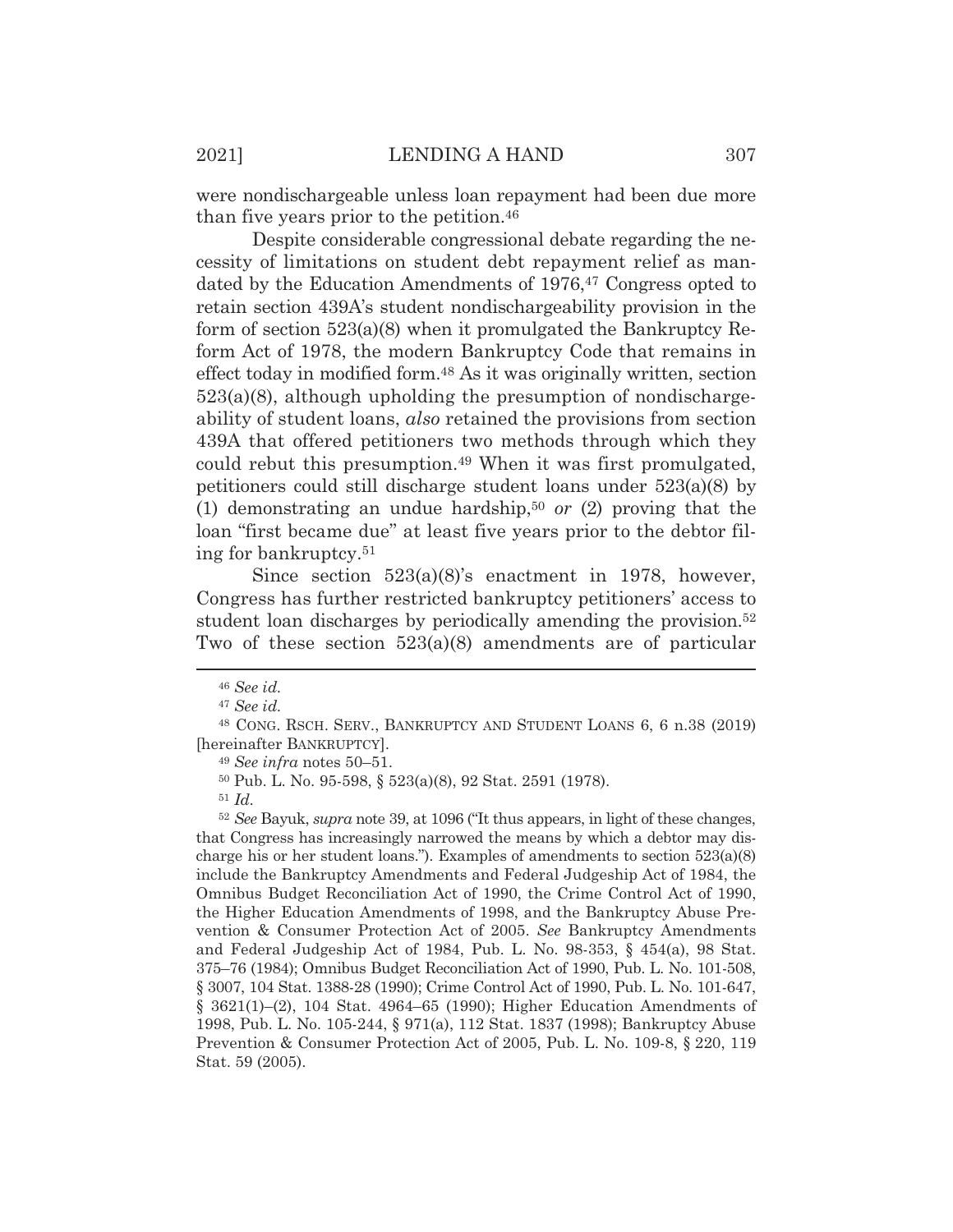significance:<sup>53</sup> (1) the Crime Control Act of  $1990,54$  and (2) the Higher Education Amendments of 1998.55

The 1990 amendment narrowed the scope of student loan dischargeability under section  $523(a)(8)$  in two ways.<sup>56</sup> Firstly, it extended the "first became due" provision's range from five to seven years57 and, in doing so, increased the "temporal window for nondischargeability."58 Additionally, the amendment also "broadened the type of educational loan debts excepted from discharge, [and set] forth the language found in the current version of section  $523(a)(8)$ ."<sup>59</sup>

Subsequently, in its promulgation of the 1998 Higher Education Amendments, Congress eliminated the "first became due provision" of  $523(a)(8)$  entirely,<sup>60</sup> thereby leaving demonstration of undue hardship as the sole manner of recourse for student loan petitioners under section  $523(a)(8).<sup>61</sup>$ 

In its current form, section 523(a)(8) states:

A discharge under section 727 ... of this title does not discharge an individual debtor from any debt—

(8) unless excepting such debt from discharge under this paragraph would impose an undue hardship on the debtor and the debtor's dependents, for:

(A)(i) an educational benefit overpayment or loan made, insured, or guaranteed by a governmental unit, or made under any program funded in whole or in part by a governmental unit or nonprofit institution; or

(ii) an obligation to repay funds received as an educational benefit, scholarship, or stipend; or

(B) any other educational loan that is a qualified education loan, as defined in section 221(d)(1) of the Internal Revenue Code of 1986, incurred by a debtor who is an individual.<sup>62</sup>

....

<sup>53</sup> *See infra* notes 54–55.

<sup>54</sup> *See* Pub. L. No. 101-647 § 3621(1)–(2), 104 Stat. at 4964–65 (1990).

<sup>55</sup> *See* Pub. L. No. 105-244 § 971(a), 112 Stat. at 1837 (1998).

<sup>56</sup> *See infra* notes 57–58.

<sup>57</sup> *See* Pub. L. No. 101-647 § 3621(1)–(2), 104 Stat. at 4964–65 (1990).

<sup>58</sup> *See* Bayuk, *supra* note 39, at 1096, 1096 n.33.

<sup>59</sup> *Id.*

<sup>60</sup> *See infra* notes 61–62.

<sup>61</sup> *See* Higher Education Amendments of 1998, Pub. L. No. 105-244, § 971(a), 112 Stat. 1837 (1998).

<sup>62 11</sup> U.S.C. § 523(a)(8).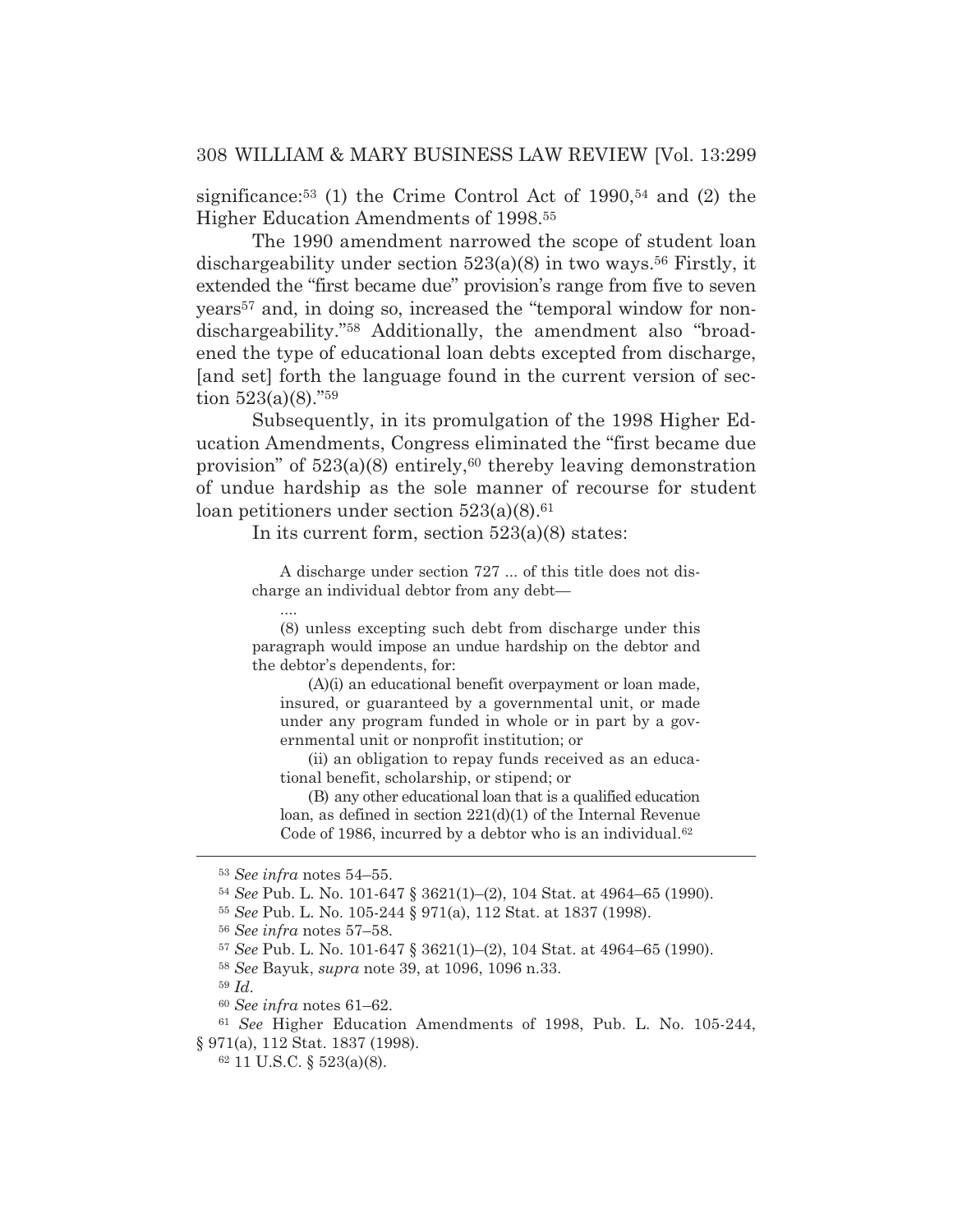#### II. ESTABLISHING A STANDARD FOR UNDUE HARDSHIP

#### *A. The* Brunner *Test*

Almost every federal court of appeals, barring the United States Court of Appeals for the Eighth Circuit, has adopted the tripartite *Brunner* standard to analyze the question of what constitutes undue hardship for the purposes of student loan discharges under section  $523(a)(8)$ .<sup>63</sup> The Seventh Circuit adopted the *Brunner* test in 1993 and was the first federal court of appeals to do so.64 Over the next several decades, the Second, Third, Fourth, Fifth, Sixth, Ninth, Tenth, and Eleventh Circuits followed suit.65

Under *Brunner*, a petitioner claiming undue hardship must demonstrate:

(1) that the debtor cannot maintain, based on current income and expenses, a "minimal" standard of living for herself and her dependents if forced to repay the loans; (2) that additional circumstances exist indicating that this state of affairs is likely to persist for a significant portion of the repayment period of the student loans; *and* (3) that the debtor has made good faith efforts to repay the loans. 66

A debtor must prove *each* element by a preponderance of the evidence in order to be discharged of her student loans.67 The *Brunner* court discussed that satisfying the first prong of the tripartite test is the "minimum necessary to establish 'undue hardship.'"68 The court further noted that a showing of undue hardship

<sup>65</sup> *Id.*

66 Brunner v. N.Y. State Higher Educ. Servs. Corp., 831 F.2d 395, 396 (2d Cir. 1987) (per curiam) (emphasis added).

<sup>63</sup> *See* Brief in Opposition for Respondent Educational Credit Management Corporation (No. 15-485 Supreme Court) 1, 4 n.1 (citing *In re* Faish, 72 F.3d 298, 305–06 (3d Cir. 1995); *In re* Frushour, 433 F.3d 393, 400 (4th Cir. 2005); *In re* Gerhardt, 348 F.3d 89, 91 (5th Cir. 2003); *In re* Oyler, 397 F.3d 382, 385 (6th Cir. 2005); *In re* Pena, 155 F.3d 1108, 1112 (9th Cir. 1998); Educ. Credit Mgmt. Corp. v. Polleys, 356 F.3d 1302, 1309 (10th Cir. 2004); *In re* Cox, 338 F.3d 1238, 1241 (11th Cir. 2003)).

<sup>64</sup> *Id.* at 4.

<sup>67</sup> Grogan v. Garner, 498 U.S. 279, 279 (1991).

<sup>68</sup> *Brunner*, 831 F.2d at 396 (citing Bryant v. Pa. Higher Educ. Assistance Agency, 72 B.R. 913, 915 (Bankr. E.D. Pa. 1987); N.D. State Bd. of Higher Educ. v. Frech, 62 B.R. 235 (Bankr. D. Minn. 1986); Marion v. Pa. Higher Educ. Assistance Agency, 61 B.R. 815 (Bankr. W.D. Pa. 1986)).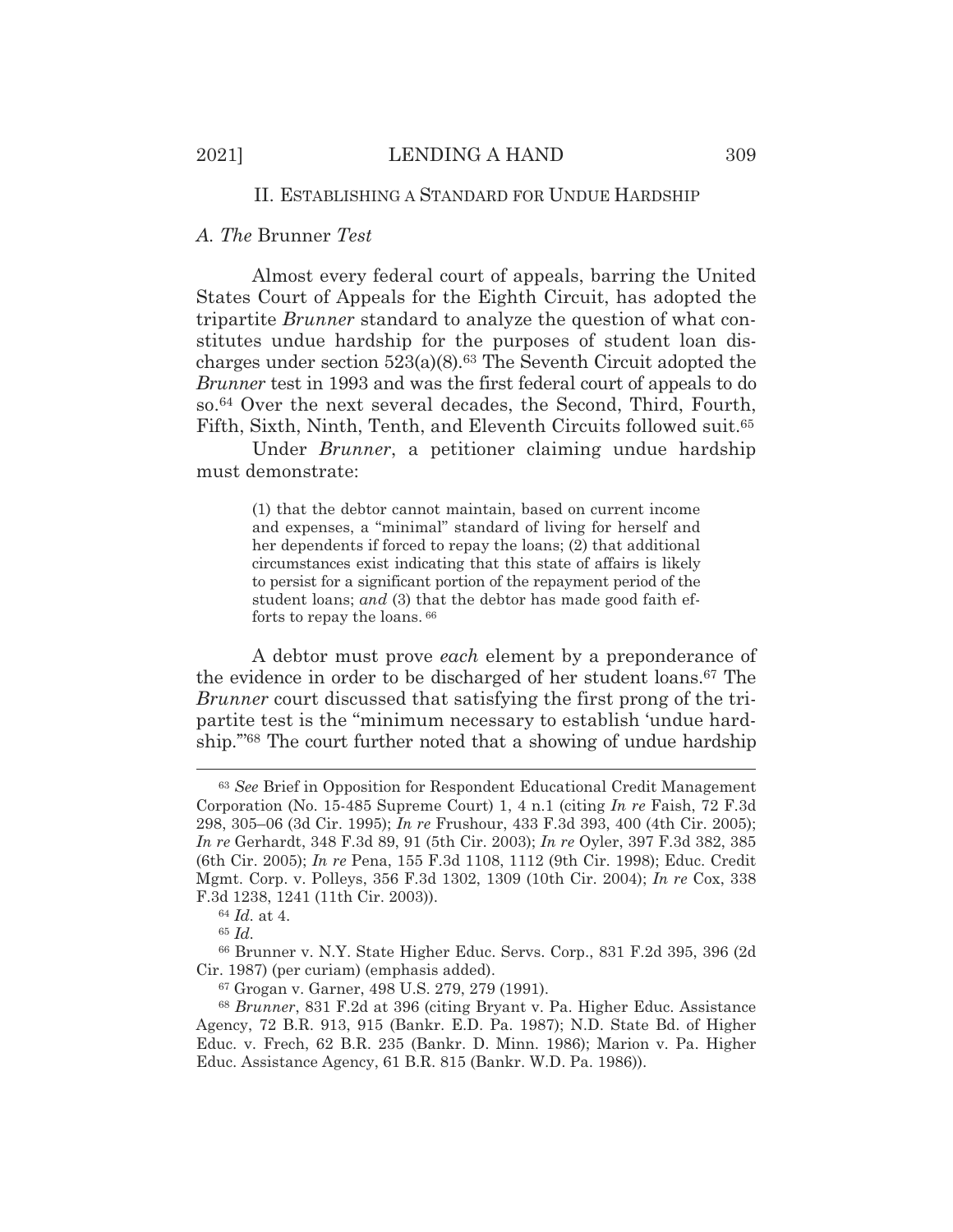under the subsequent two prongs of the test is necessary "in light of the clear congressional intent ... to make the discharge of student loans more difficult than that of other nonexcepted debt."69

Under *Brunner*, the debtor must first overcome the minimal standard of living test in which a petitioner must demonstrate more than just tight finances or that repayment of debt necessitates "personal and financial sacrifices."70 The first prong indicates that a petitioner does not demonstrate undue hardship for the purposes of student loan discharge simply for failing to maintain her preexisting standard of living or facing discomfort.<sup>71</sup> However, courts have consistently held that under the plain language of the *Brunner* test, a petitioner need not live in poverty in order to demonstrate undue hardship under the first prong.72

In determining whether a petitioner has satisfied the first prong of the *Brunner* test, courts typically compare the petitioner's disposable income, given the debtor's budget and allocation of expenses, with the monthly payment necessary to pay off the student loan.73

If a court is convinced that loan repayment would force the debtor into a subminimal standard of living, it must next consider whether or not such a quality of life will persist such that the burden imposed on the petitioner might be truly undue.74 Requiring a demonstration that the debtor's inability to pay and subminimal standard of living is likely to persist comports with Congress' intent that student debt discharges ought to be less freely awarded relative to other nonexcepted debt in bankruptcy proceedings.75

<sup>69</sup> *Id.*

<sup>70</sup> *In re* Elmore, 230 B.R. 22, 26 (Bankr. D. Conn. 1999) (citing Pa. Higher Educ. Agency v. Faish, 72 F.3d 298, 306 (3rd Cir. 1995)).

<sup>71</sup> *See, e.g.*, *In re* Halatek, 592 B.R. 86, 97 (Bankr. E.D.N.C. 2018) (quoting *In re* Gesualdi, 505 B.R. 330, 339 (Bankr. S.D. Fla. 2013)).

<sup>72</sup> *See Elmore*, 230 B.R. 22, 26 (citing Correll v. Union Nat'l Bank of Pittsburgh, 105 B.R. 302, 306 (Bankr. W.D. Pa. 1989)).

<sup>73</sup> *See In re* McLaney, 375 B.R. 666, 674 (M.D. Ala. 2007); *see also* BANK-RUPTCY, *supra* note 48, at 12 n.87 (citing *In re* Miller, 409 B.R. 299, 312 (Bankr. E.D. Pa. 2009) (explaining that the court must evaluate "the debtor's household income and those expenses necessary to meet his or her basic needs"). "On the income side, courts consider all sources of income and revenue streams." *In re*  Tuttle, 600 B.R. 783, 796 (Bankr. E.D. Wis. 2019).

<sup>74</sup> *See, e.g., Tuttle*, 600 B.R. at 795.

<sup>75</sup> *Id.*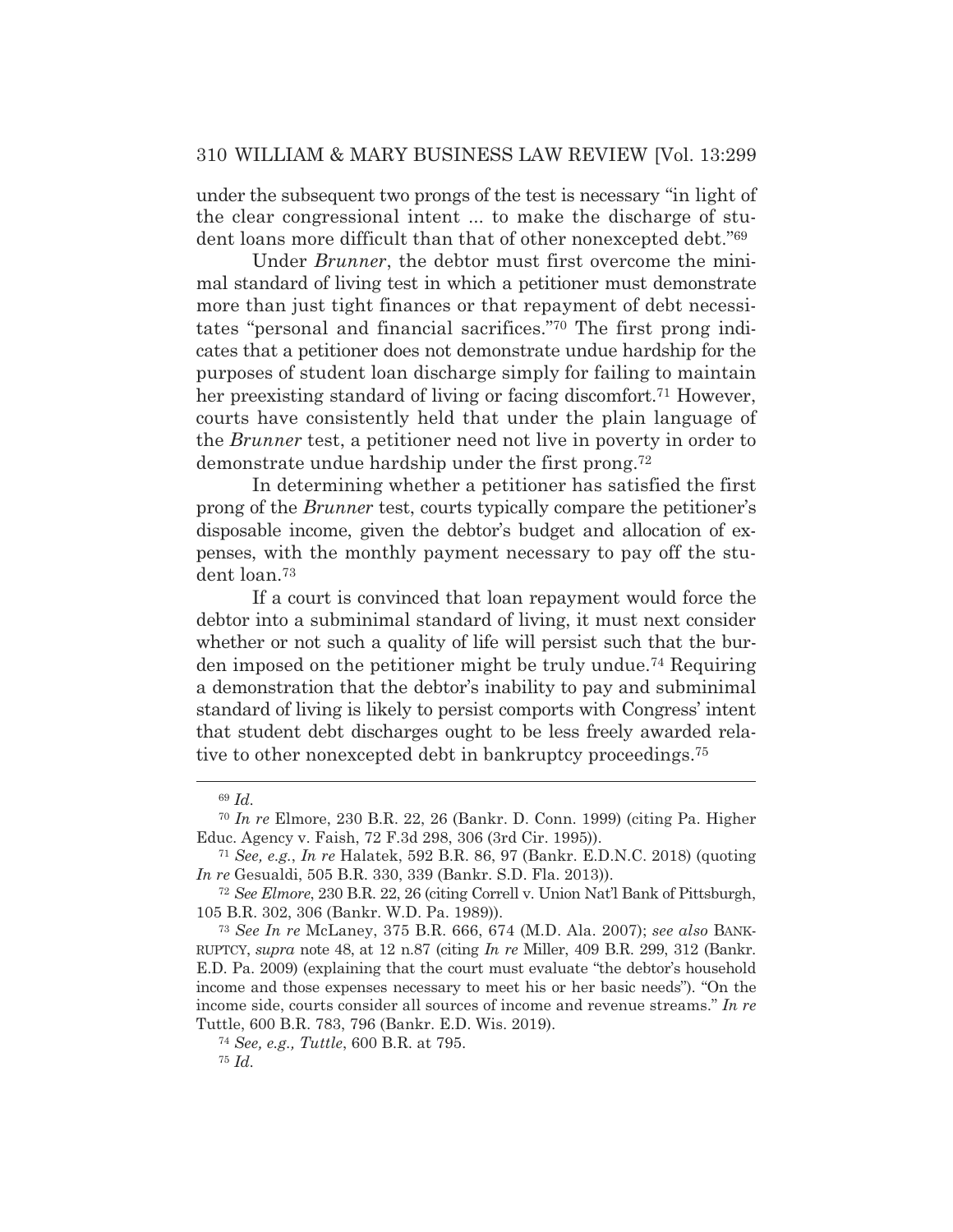Lastly, the third prong of the *Brunner* test recognizes that the decision to discharge a student loan is premised on the assumption that the debtor has made good faith efforts to pay off the debt.76 The third element of the tripartite test, undue hardship, "encompasses a notion that the debtor may not willfully or negligently cause his own default, but rather his condition must result from 'factors beyond his reasonable control."<sup>77</sup> Notably, a student loan petitioner's obligation to make a good faith effort at full repayment persists *even in* the case that her loan is discharged, in the form of attempts to "obtain employment, maximize income and minimize expenses."78

While the *Brunner* standard has enjoyed a great deal of popularity79 and is the majority approach taken by federal appellate courts grappling with the decision of whether to discharge a student loan,<sup>80</sup> the fact-intensive nature of its inquiry has also led to "subsidiary splits in the courts with respect to a host of issues" in terms of applying the tripartite test.81 Examples of inter-court rifts in inquiry include:

> [(1)] the types of expenses a debtor seeking an undue hardship discharge may permissibly incur;

> [(2)] the legal standard the debtor must satisfy to prove that his inability to repay the student loans will likely persist into the future;

> [(3)] whether a debtor who claims that a medical condition prevents him from repaying his student loans must introduce corroborating medical evidence to support his claim;

> [(4)] whether a debtor seeking an undue hardship discharge must attempt to maximize his income by seeking employment opportunities outside his field of training;

> [(5)] whether it is proper to consider the value of the education that the loan financed when determining a debtor's eligibility for an undue hardship discharge; and

<sup>76</sup> Brunner v. N.Y. State Higher Educ. Servs. Corp., 831 F.2d 395, 396 (2d Cir. 1987) (per curiam) (emphasis added).

<sup>77</sup> *In re* Elmore, 230 B.R. 22, 27 (Bankr. D. Conn. 1999) (quoting *In re* Roberson, 999 F.2d 1132, 1136 (7th Cir. 1993)).

<sup>78</sup> *Id.*

<sup>79</sup> *See* Jason Iuliano, *An Empirical Assessment of Student Loan Discharges and the Undue Hardship Standard*, 86 AM. BANKR. L.J. 495, 496 (2012).

<sup>80</sup> *See id.* ("Although judges devised numerous tests, in recent years, the Brunner standard has come to dominate the field.").

<sup>81</sup> *See* BANKRUPTCY, *supra* note 48, at 11.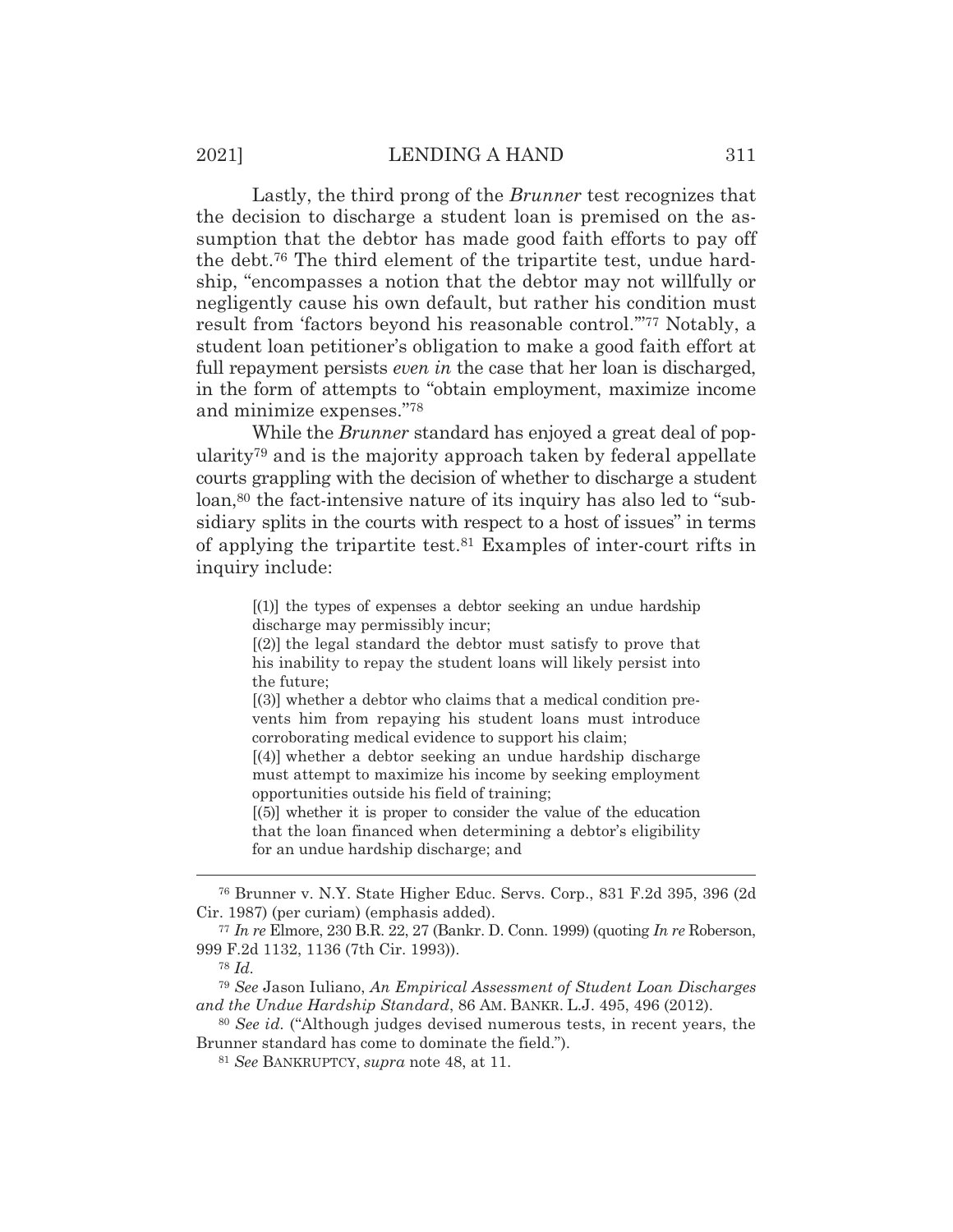[(6)] whether the "additional circumstances" mentioned in Brunner's second prong must predate the issuance of the loan.<sup>82</sup>

The *Brunner* test furthers two policy goals.<sup>83</sup> Firstly, the standard comports with Congress' intent to limit the Bankruptcy Code's notion of a fresh start.<sup>84</sup> The test reflects the broader societal opinion that education debts should be exempt from discharge because of the benefits associated with student loans.<sup>85</sup> For example, making education more affordable and, therefore, accessible by permitting it to be financed by loans might outweigh the benefits of later absolving students of their obligation to repay the debt.86 Additionally, the notion that debtors knowingly accept the burden of repaying their education debts supports the proposition that petitioners are not entitled to a student loan discharge simply because they entered into an unfortunate or unlucky bargain.<sup>87</sup>

Secondly, the *Brunner* test also curtails fraud and abuse by ill-intentioned debtors.88 By setting such a high bar to student loan discharges, the standard practically eliminates frivolous proceedings instituted by petitioners seeking to take advantage of the bankruptcy system by cunningly absolving themselves of debt, encourages debtors to truly attempt repayment, and promotes judicial efficiency by reducing the resources and costs associated with litigating student loan discharges.<sup>89</sup>

Notably, neither the plain language of the *Brunner* formulation,<sup>90</sup> Congress' intent in promulgating section  $523(a)(8)$ ,<sup>91</sup> nor general societal interests in cautiously limiting the availability of

<sup>89</sup> *Id.*

<sup>82</sup> *Id.*

<sup>83</sup> *See infra* text accompanying notes 84–89.

<sup>84</sup> Ben Wallen, *One Standard to Rule Them All: An Argument for Consistency in Education Debt Discharge in Bankruptcy Proceedings*, 16 HOUS. BUS.&TAX L.J. 232, 233 (2016).

<sup>85</sup> *Id.* at 240 (citing Rafael I. Pardo & Michelle R. Lacey, *Undue Hardship in the Bankruptcy Courts: An Empirical Assessment of the Discharge of Educational Debt*, 74 U. CIN. L. REV. 405, 413–14 (2005)).

<sup>86</sup> *Id.*

<sup>87</sup> *Id.*

<sup>88</sup> *Id.* at 240–41.

<sup>90</sup> *See supra* text accompanying note 64.

<sup>91</sup> *See supra* Introduction.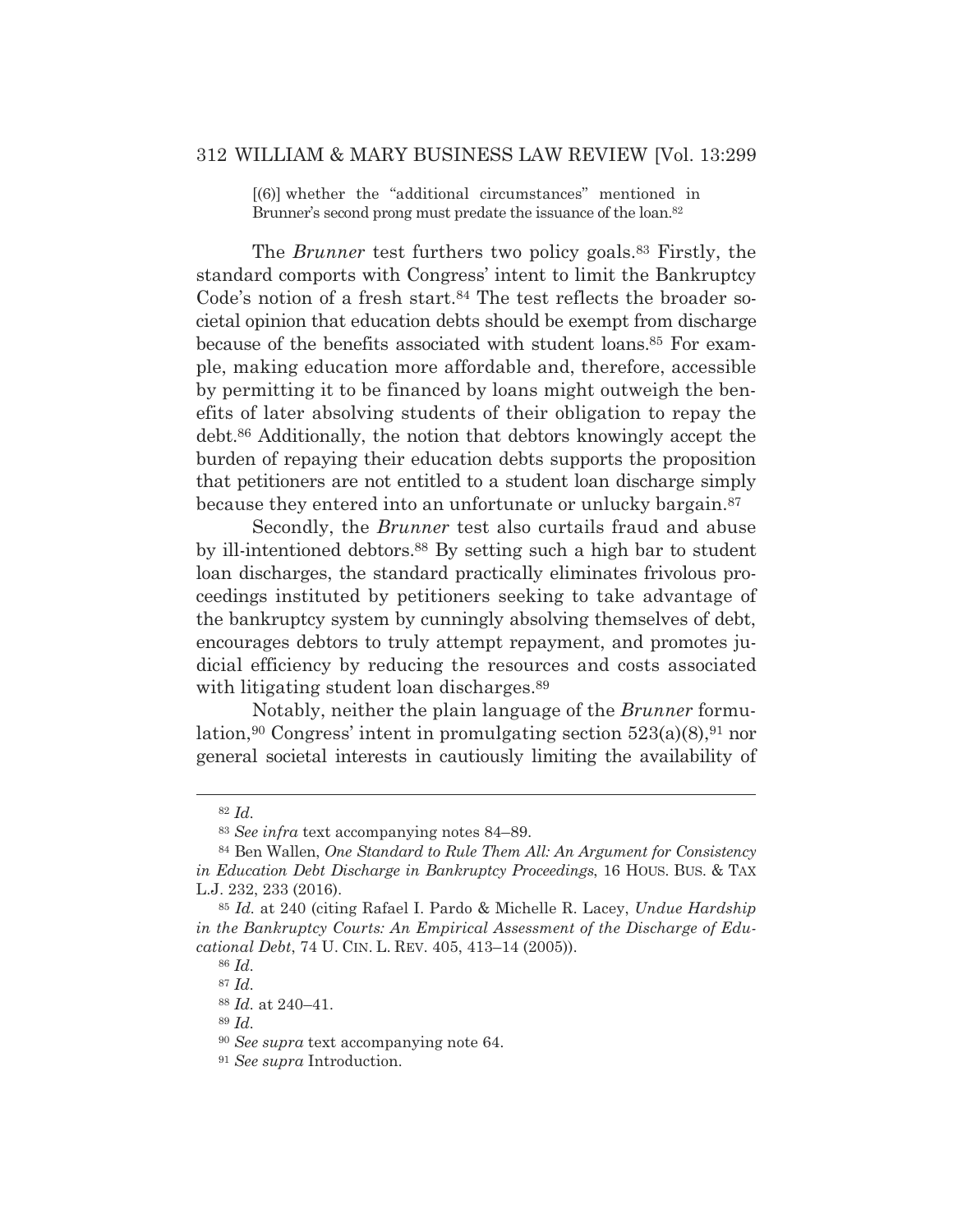student loan discharges<sup>92</sup> seems to be motivated by a desire to punish honest but unfortunate debtors who are unable to repay their student loans.

#### *B. The Totality-of-the-Circumstances Test*

Out of all the federal courts of appeals, only the Eighth Circuit applies the totality-of-the-circumstances test.93 Under this standard, a court will consider: "(1) the debtor's past, present, and reasonably reliable future financial resources; (2) the debtor's reasonable and necessary living expenses; and (3) any other relevant circumstances."94 Unlike the perceived rigidity of the *Brunner* test, the totality-of-the-circumstances standard attempts to take a holistic consideration of the petitioner's condition by not allowing "a single factor [to] bar [the debtor] from discharge."95

Particularly, the third "catchall" prong of the Eighth Circuit's formulation acknowledges the equity powers of the adjudicating court and imputes deference to its ability to determine the existence of petitioners' undue hardship on a case-by-case basis after having considered all facts relevant to the inquiry.96 By encouraging a holistic determination of the debtor's present financial condition rather than requiring a debtor to satisfy *all* three elements of the standard in order to successfully demonstrate undue hardship, the totality-of-the-circumstances test seemingly advances the "fresh start" principle of the Bankruptcy Code more efficiently than the *Brunner* formulation.97

<sup>92</sup> *See supra* text accompanying note 85.

<sup>93</sup> *See, e.g.*, *In re* Long, 322 F.3d 549, 553 (8th Cir. 2003); *In re* Andrews, 661 F.2d 702, 704 (8th Cir. 1981).

<sup>94</sup> *Long*, 322 F.3d at 554.

<sup>95</sup> *See* Wallen, *supra* note 84, at 243.

<sup>96</sup> *Id.* at 242–43; *see* B.J. Huey, Comment, *Undue Hardship or Undue Burden: Has the Time Finally Arrived for Congress to Discharge Section 523(A)(8) of the Bankruptcy Code?*, 34 TEX. TECH. L. REV. 89, 106–07 (2002).

<sup>97</sup> *See, e.g.*, Educ. Mgmt. Corp. v. Polleys, 356 F.3d 1302, 1309 (10th Cir. 2004) ("[T]he totality of circumstances test better considers the debtor's situation in light of the 'fresh start' policies of  $\S$  523(a)(8), because it does not let a single factor become dispositive against a finding of undue hardship.") (citing *In re* Afflitto, 273 B.R. 162, 170 (Bankr. W.D. Tenn. 2001); *In re* Law, 159 B.R. 287, 292–93 (Bankr. D.S.D. 1993)).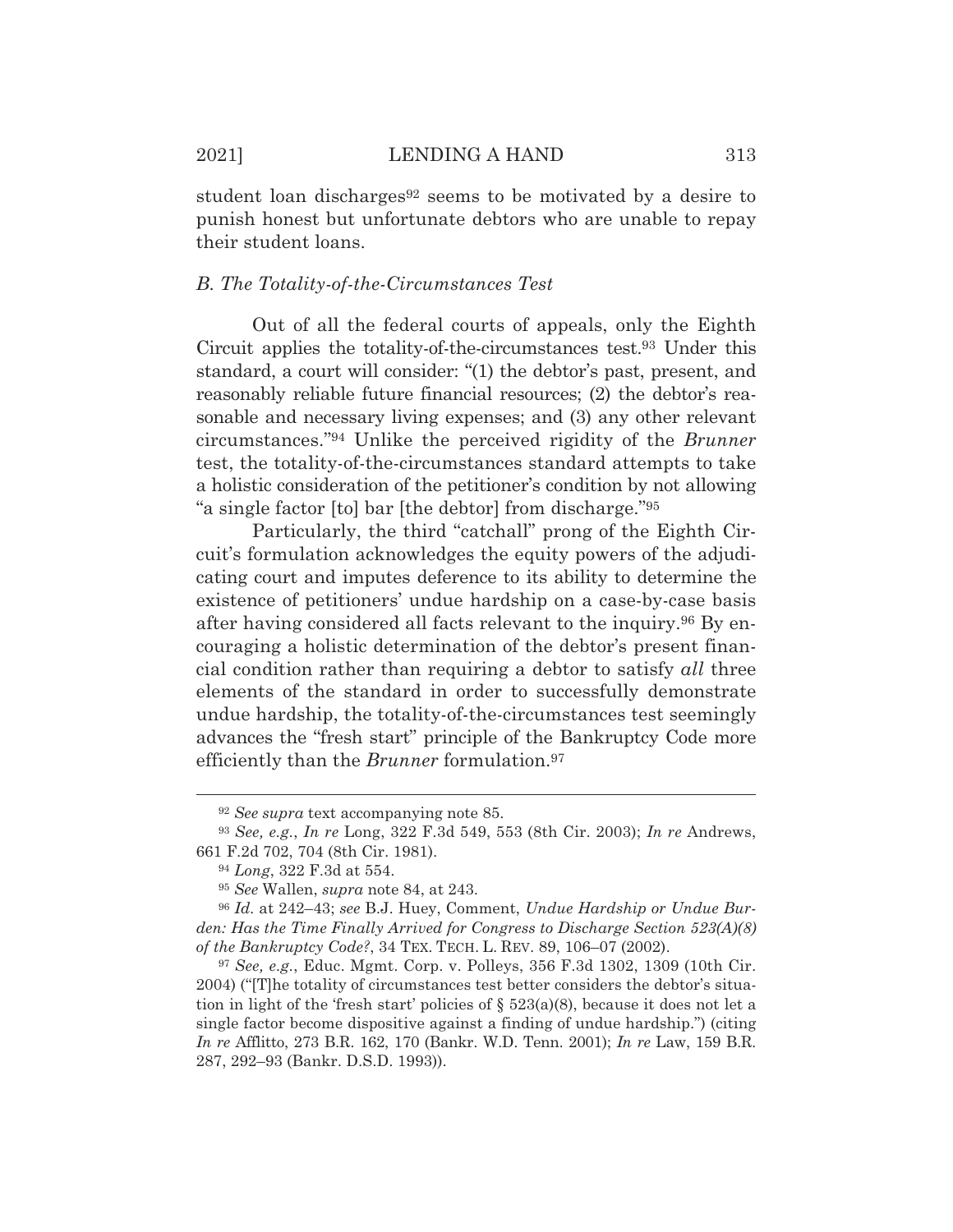#### *C. Other Formulations*

Interestingly, circuit courts did formulate and apply other tests to determine undue hardship prior to ultimately adopting either the *Brunner* or totality-of-the-circumstances framework.<sup>98</sup> For example, in *Johnson v. Pennsylvania Higher Education Assistance Agency*, the Bankruptcy Court formulated the *Johnson* Tripartite test in which the court assessed undue hardship based on a three-part test comprised of (1) a mechanical test of income and expenditures, (2) a good faith test, and (3) a policy test.99 Similarly, in *Bryant v. Pennsylvania Higher Education Assistance Agency*, the court expressed its dissatisfaction with the *Johnson* test and instead chose to assess student loan discharge petitioners' undue hardship using the Federal Poverty Guidelines as a benchmark.<sup>100</sup>

As these standards have long been overshadowed and rendered obsolete by the *Brunner* and totality-of-the-circumstances formulations,101 this Note addresses only the circuit split created by these two enduring and contemporary standards.102

#### III. REJECTING THE CIRCUIT SPLIT

The differences between the plain language of the *Brunner* and totality-of-the-circumstances tests are purely cosmetic and thereby render the perceived circuit split illusory.103 As a practical matter, the two formulations at the root of the circuit split are identical in their substantive considerations and will likely

<sup>98</sup> *See* Salvin, *supra* note 22, at 153–59, 161–62 (describing *Johnson* Tripartite and *Bryant* Poverty Level tests that were used to determine undue hardship prior to being overshadowed by *Brunner* and totality-of-the-circumstances formulations).

<sup>99</sup> *See id.* at 153 (citing Johnson v. Pa. Higher Educ. Assistance Agency, 5 Bankr. Ct. Dec. (CRR) 532 (Bankr. E.D. Pa. 1979)).

<sup>100</sup> *See id.* at 161–62 (citing Bryant v. Pa. Higher Educ. Assistance Agency, 72 B.R. 913 (Bankr. E.D. Pa. 1987)).

<sup>101</sup> *See* Julie Swedback & Kelly Prettner, *Discharge or No Discharge? An Overview of Eighth Circuit Jurisprudence in Student Loan Discharge Cases*, 36 WM. MITCHELL L. REV. 1679, 1684 (2010) ("Over the years, courts have developed several legal tests to give practical effect to the legal standard intended by Congress, but only two of these tests effectively remain: the *Brunner* test and the totality-of-the-circumstances test.").

<sup>102</sup> *Id.*

<sup>103</sup> Educ. Mgmt. Corp. v. Polleys, 356 F.3d 1302, 1309 (10th Cir. 2004).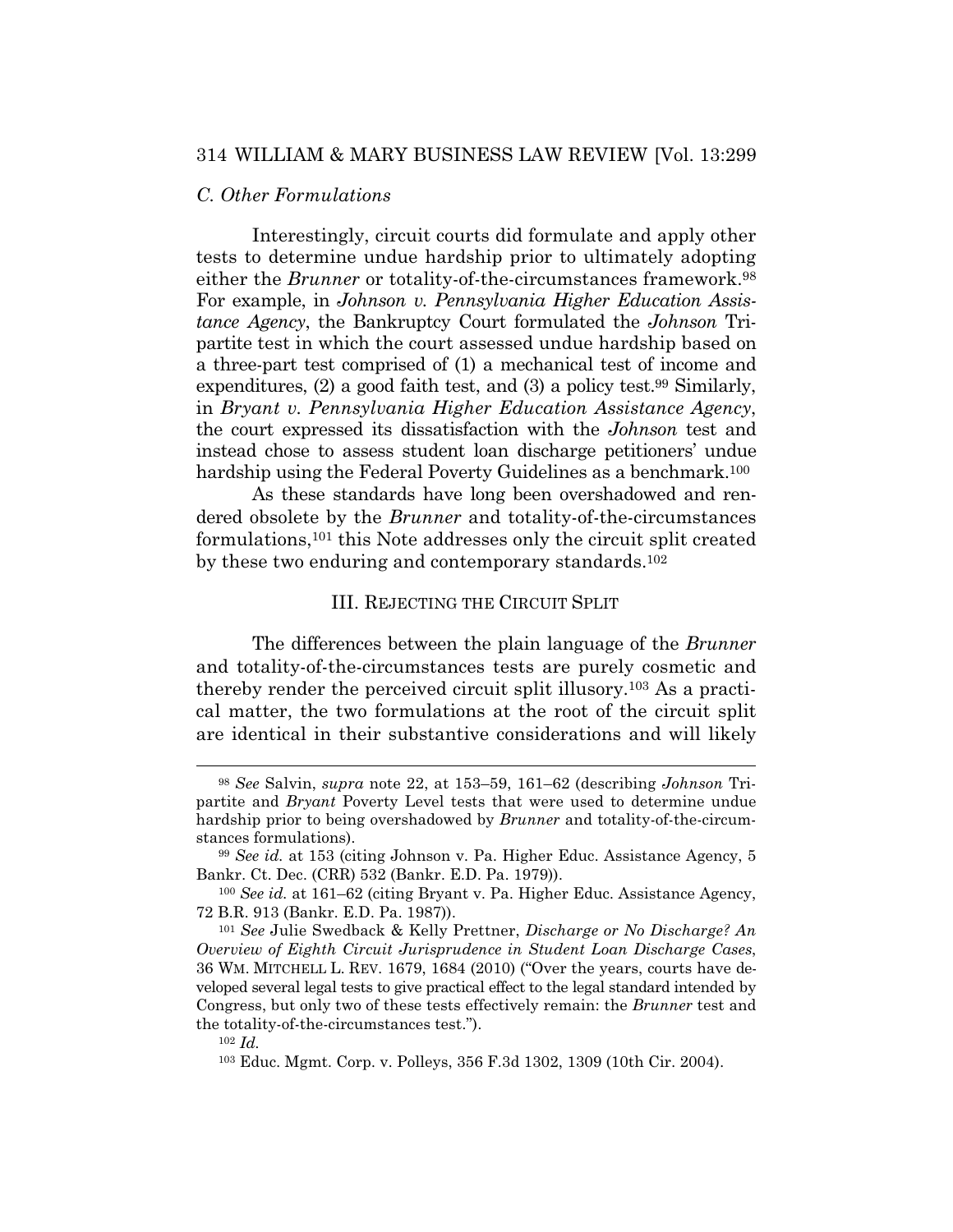always lead to similar conclusions regarding whether a petitioner faces undue hardship.104 Rather, any divergences in the scope and severity of judicial inquiry between the two standards are the result of courts incorrectly imputing a punitive overlay on the *Brunner* standard and thereby applying the test in a manner inconsistent with its plain language.<sup>105</sup>

#### *A. Courts Have Rejected the Notion of a Circuit Split*

Several courts that have purported to adopt the *Brunner* test have also rejected the notion that there is a stark diversion in the substantive considerations of the tests,106 and noted that "the distinctions between the two tests [, if any,] are modest, with many overlapping considerations."107 Remarkably, even the Eighth Circuit has, to an extent, acknowledged that the substantive differences between its totality-of-the-circumstances test and the *Brunner* test "may not be that significant," practically speaking.108

#### *1. The First Circuit*

Perhaps most notably, the First Circuit has refused to pick a side in the circuit split.109 While a split panel of the Bankruptcy Appellate Panel for the First Circuit has supported the Eighth Circuit's standard,110 the First Circuit has *not* formally adopted either the *Brunner* or the totality-of-the-circumstances test.<sup>111</sup>

<sup>104</sup> *See* Brief in Opposition for Respondent Educational Credit Management Corporation (No. 15-485 Supreme Court) at 10.

<sup>105</sup> *See* Rosenberg v. N.Y. State Higher Educ. Servs. Corp., 610 B.R. 454, 458– 59 (Bankr. S.D.N.Y. 2020) (noting how the certainty of hopelessness standard, coined by the *In re* Briscoe court, has been conflated with the *Brunner* test so consistently, that "many cases have pinned on *Brunner* punitive standards that are not contained therein").

<sup>106</sup> *See infra* note 103.

<sup>107</sup> Educ. Mgmt. Corp. v. Polleys, 356 F.3d 1302, 1309 (10th Cir. 2004) ("As a practical matter, ... the two tests will often consider similar information [such as] the debtor's current and prospective financial situation in relation to the educational debt and the debtor's efforts at repayment."); *see, e.g.*, Educ. Credit Mgmt. Corp. v. Jesperson, 571 F.3d 775, 779 n.1 (8th Cir. 2009); *In re* Oyler, 397 F.3d 382, 385 (6th Cir. 2005).

<sup>108</sup> *Jesperson*, 571 F.3d at 779 n.1.

<sup>109</sup> *Bronsdon*, 435 B.R. at 797.

<sup>110</sup> *Id.* at 797 n.9, 798, 800. 111 *Id.* at 797.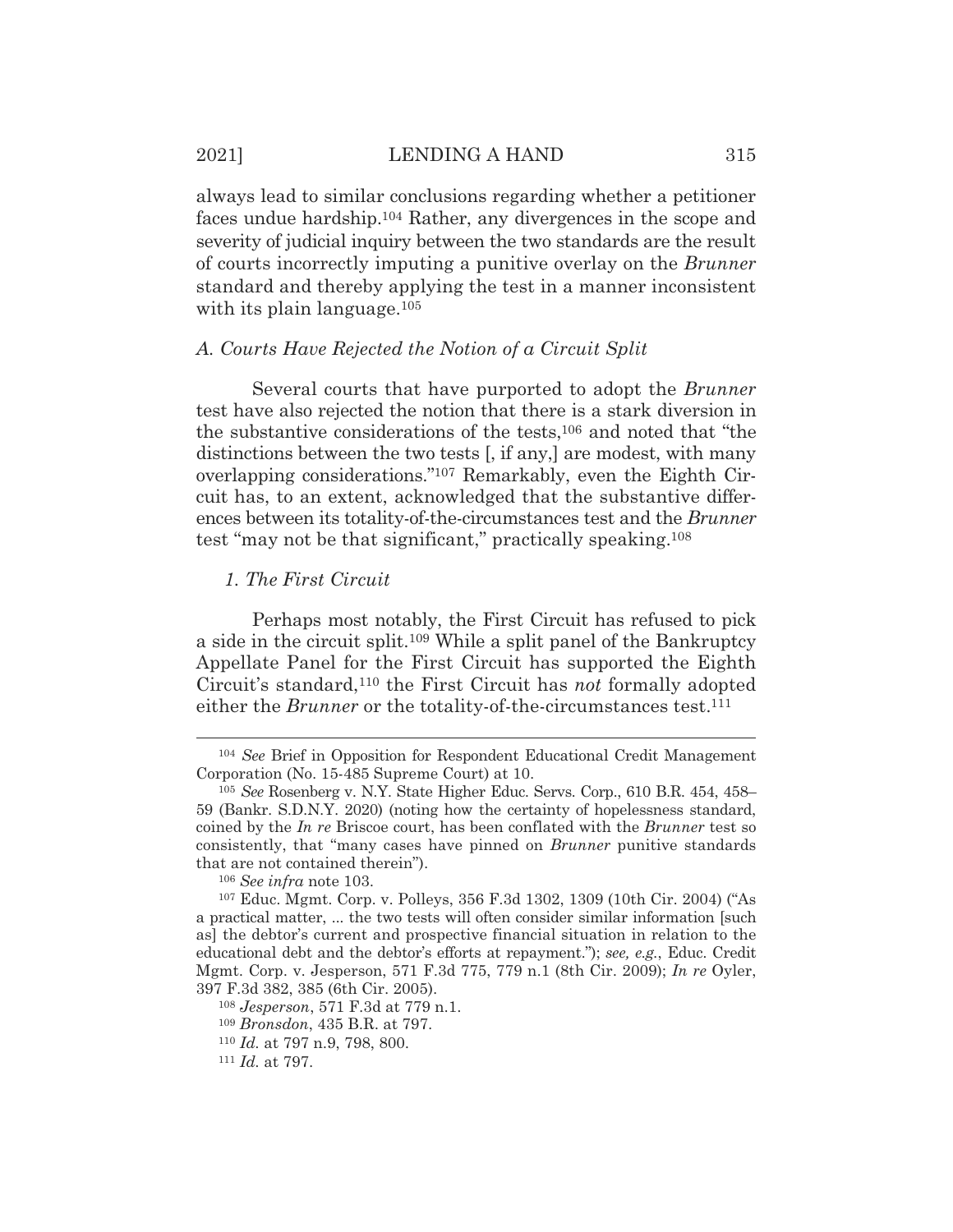Instead, the court has, on a number of occasions, been cautious to endorse either standard precisely because the differing verbal formulations of both tests ultimately result in an identical substantive inquiry of facts and considerations in the determination of whether a petitioner's student loans impose a dischargeable undue hardship.112 Essentially, the choice between the *Brunner* and totality-of-the-circumstances formulations make so little substantive difference, that the First Circuit has simply refused to choose between the two.<sup>113</sup>

#### *2. The Tenth Circuit*

While the Tenth Circuit has formally endorsed the *Brunner* standard,114 it has similarly refused to entertain the idea that the *Brunner* and totality-of-the-circumstances truly tests diverge in terms of the scope, severity, and substance of judicial inquiry.115 Particularly, in *Educational Credit Management Corp. v. Polleys*, the court rejected the notion that the *Brunner* test confines the scope of judicial inquiry strictly to the three prongs delineated by the standard.116 Instead, the *Polleys* court, while adopting the *Brunner* formulation, endorsed and engaged in conducting a holistic, totality-of-the-circumstances type analysis of all the factors relevant to the petitioner's demand for relief.117

#### *3. The Sixth Circuit*

Similarly, in *Oyler v. Education Credit Management Corp.*, upon recognizing the lack of substantive difference between inquiries under the totality-of-the-circumstances and *Brunner* tests,

<sup>112</sup> *See* Brief in Opposition for Respondent Educational Credit Management Corporation (No. 15-485 Supreme Court), 5 n.2 (citing Judgment, Bronsdon v. Educ. Credit Mgmt. Corp., No. 10-9009 (1st Cir. Sept. 23, 2011)); *see also In re*  Nash, 446 F.3d 188, 190–91 (1st Cir. 2006).

<sup>&</sup>lt;sup>113</sup> *Nash*, 446 F.3d at 190–91.<br><sup>114</sup> Educ. Credit Mgmt. Corp. v. Polleys, 356 F.3d 1302, 1309 (10th Cir. 2004).

<sup>115</sup> *Id.* ("We do not read *Brunner* to rule out consideration of all the facts and circumstances .... [*Brunner*, like the totality-of-the-circumstances analysis,] necessarily entails an analysis of all relevant factors, including the health of the debtor and any of his dependents and the debtor's education and skill level."). <sup>116</sup> *Id.*

<sup>117</sup> *Id.* at 1308–12.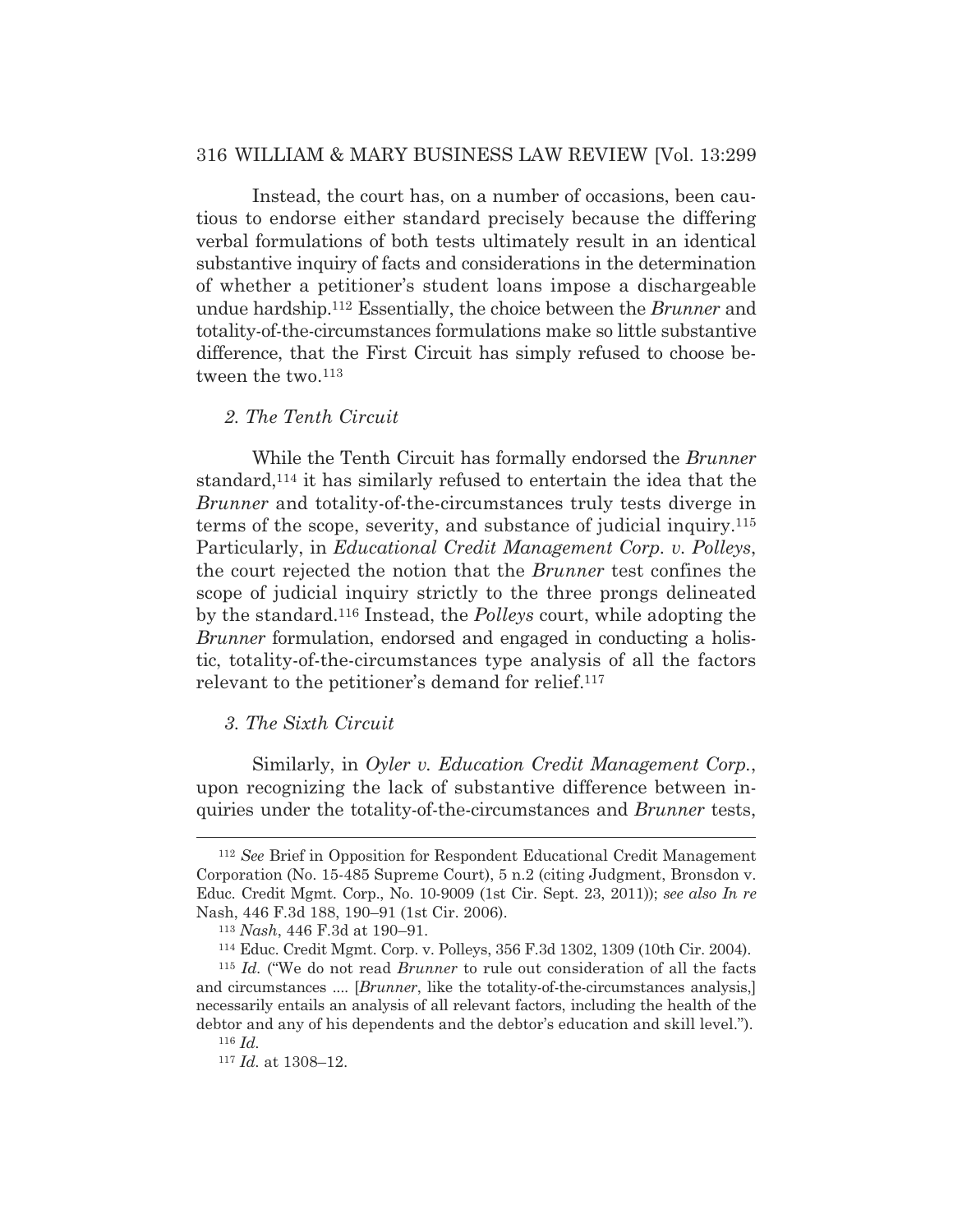the Sixth Circuit transitioned from using a holistic, "hybrid-*Brunner*"118 model, to adopting *Brunner*'s tripartite test as its exclusive analytical framework for determining undue hardship in student loan bankruptcy proceedings.119

Up until *Oyler*, the court's application of a hybrid-*Brunner* formulation served to promote a more flexible judicial inquiry beyond just the *Brunner* prongs and provide the adjudicator with a more holistic understanding of the specific petitioner's circumstances.120 Among the factors considered by the court in the hybrid-*Brunner* test were (1) the petitioner's debt amount; (2) the interest rate; (3) the petitioner's claimed expenses in relation to her current standard of living; (4) the petitioner's income, earning potential, education, age, wealth, and status of dependents; and (5) the petitioner's attempt to maximize income by obtaining or seeking employment "commensurate with her education and abilities."121

The *Oyler* court, although having abandoned the hybrid-*Brunner* model in favor of exclusively adopting the *Brunner* formulation,122 did not dispense with the hybrid test's holistic analysis that was notably reminiscent of the totality-of-the-circumstances approach.123 Rather, the court simply recognized the lack of substantive difference between its hybrid-*Brunner* formulation and the *Brunner* test itself.<sup>124</sup> It acknowledged that its previous holistic, multifactorial inquiry "actually fit easily into the well-accepted *Brunner* analytical template<sup>"125</sup> and accommodated all the factors it considered determining undue hardship under the hybrid-*Brunner* test.126

#### *B. Explaining the Source of Divergence*

Rather than a difference in substantive inquiry between the *Brunner* and totality-of-the-circumstances tests, the discordance and harsh application of the *Brunner* formulation is the direct

<sup>118</sup> *In re* Oyler, 397 F.3d 382, 385 (6th Cir. 2005).

<sup>119</sup> *Id.*

<sup>120</sup> *Id.*

<sup>121</sup> *Id.* (citing Miller v. Pa. Higher Educ. Assistance Agency, 377 F.3d 616, 623 (6th 2004)).<br><sup>122</sup> *Id.* at 386.

<sup>123</sup> *Id.* at 386. 124 *In re* Oyler, 397 F.3d 382, 385 (6th Cir. 2005).

<sup>125</sup> *Id.*

<sup>126</sup> *Id.* at 385–86.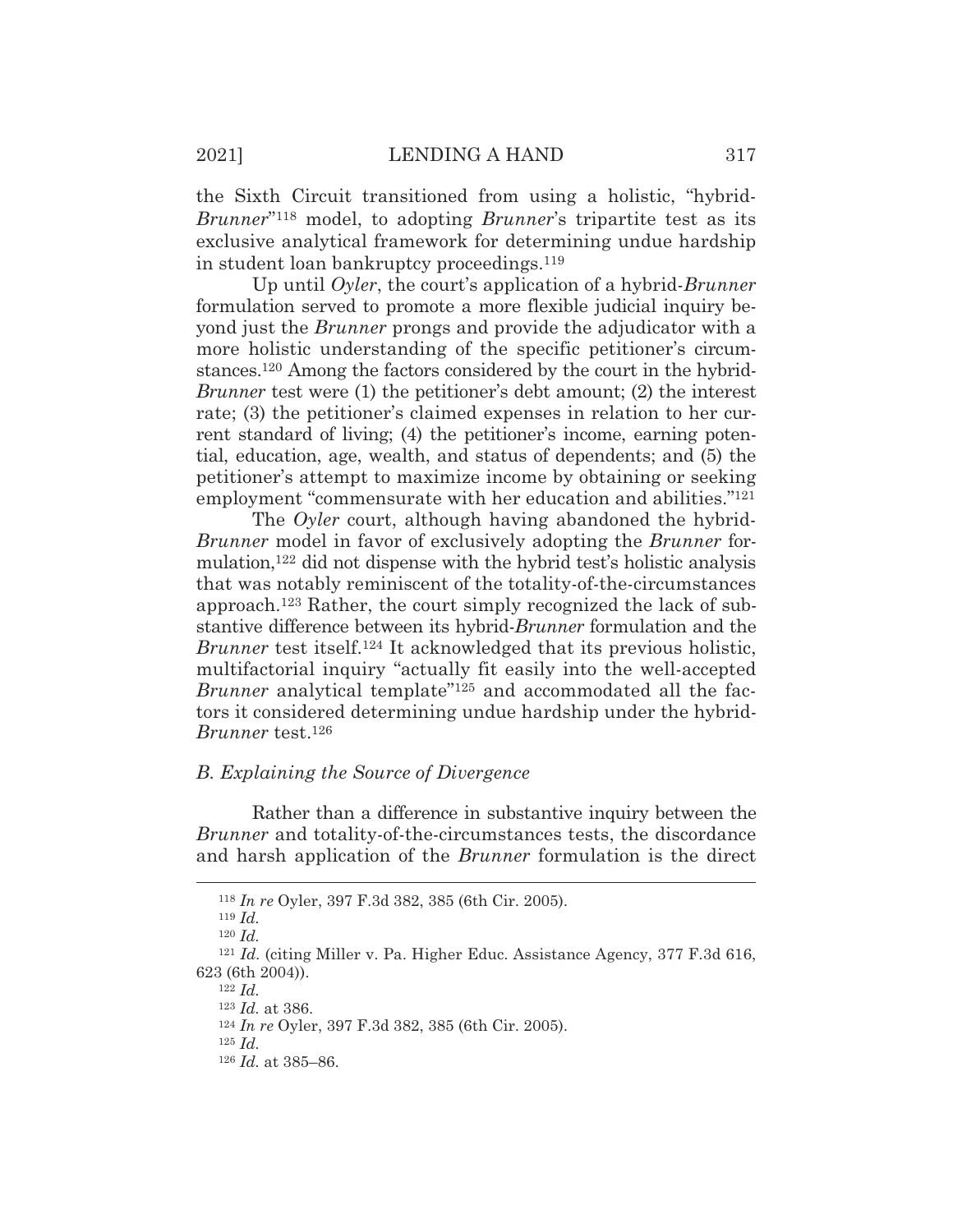result of the "certainty of hopelessness" threshold being incorrectly imputed and conflated with *Brunner*'s analytical framework.127 As a result, courts often misinterpret the straightforward language of the *Brunner* model by applying a punitively harsh standard that is neither supported by the plain language of the *Brunner* test nor congressional intent in promulgating section 523(a)(8) of the Bankruptcy Code.128

#### *1. Origins of the Certainty of Hopelessness Standard:* Briscoe

The certainty of hopelessness threshold was first formulated in *Briscoe* by a court that, in fact, preceded the *Brunner* court.129 In the absence of much guidance in the way of determining undue hardship for the basis of discharging a student loan, the *Briscoe* court concluded that, based on the legislative history of section 523(a)(8) and Congress' increasing aversion to absolving education debts, a valid basis of undue hardship should only be recognized if forcing repayment would result in "certainty of hopelessness" for the student.130 Under the court's new standard, a mere present inability to repay the loan or unfortunate financial adversity was insufficient to qualify for undue hardship under the "certainty of hopelessness."131 The practical result of the *Briscoe* court's opinion was that it set a degree of hardship for student loan discharge petitioners that was prohibitively high and nearly impossible to meet.132

### 2. History of Courts Incorrectly Imputing the "Certainty of *Hopelessness" Standard to the* Brunner *Test*

The *Brisco* court's punitive certainty of hopelessness standard has been so often implicated in the context of *Brunner* that

<sup>127</sup> *See In re* Rosenberg, 610 B.R. 454, 459 (Bankr. S.D.N.Y. 2020).

<sup>128</sup> *See infra* Sections III.B.1–2.

<sup>129</sup> *In re* Briscoe, 16 B.R. 128, 131 (S.D.N.Y. 1981).

<sup>130</sup> *Id.* at 130–31.

<sup>131</sup> *Id.* at 131 ("For the purposes of 11 U.S.C. § 523, the dischargeability of student loans should be based upon the certainty of hopelessness, not simply a present inability to fulfill financial commitment.").

<sup>132</sup> *See, e.g.*, *In re* Kohn, 1979 Bankr. LEXIS 884, at \*32 (Bankr. S.D.N.Y. 1979) ("[M]ere financial adversity without more will not do. There must be present such unique circumstances to render it less likely, or likely only with extreme difficulty, or unlikely at all, that the bankrupt will within the foreseeable future be able to honor his commitment.").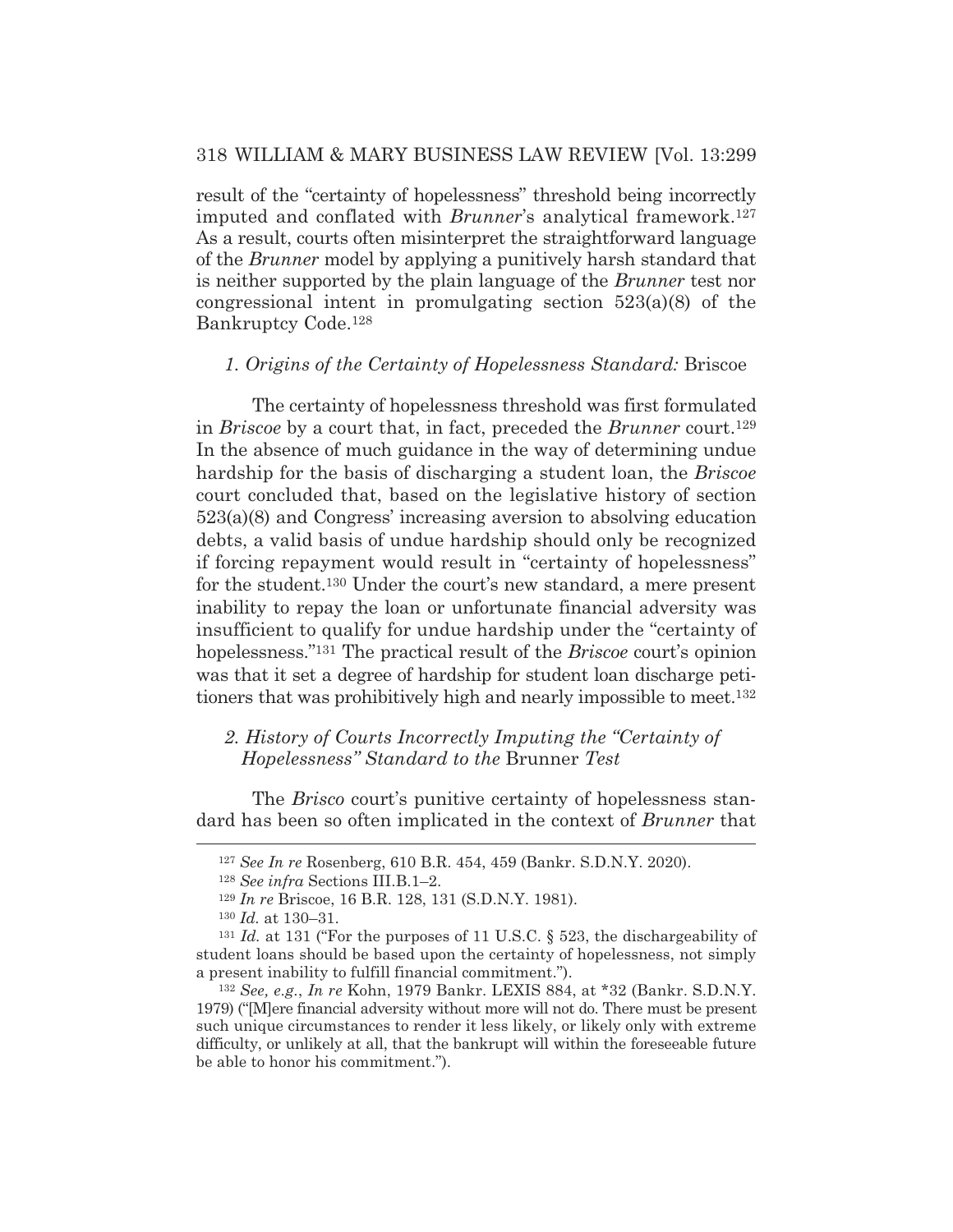it has essentially "subsumed the actual language of the *Brunner* test."133 As a result, although the plain language of the *Brunner* formulation does itself not presume to impose impossibly high standards of demonstrating undue hardship for the purposes of punishing unfortunate debtors,134 courts incorrectly imputing *Briscoe*'s dicta to *Brunner* create such an effect.<sup>135</sup>

For example, in *In re Roberson*, the court held that the petitioner did not qualify for a student loan discharge under the *Brunner* test.136 Even though the debtor's financial condition at the time of the proceedings prevented him from maintaining a minimal standard of living, he had failed to establish a certainty of hopelessness demonstrative of the fact that his dire financial position would persist.137 The *Roberson* court erroneously imputed *Briscoe*'s dicta onto the *Brunner* test's second prong which requires the petitioner to demonstrate that he would persistently face substandard living conditions if forced to repay the debt.138 The plain language of *Brunner*'s second prong does not indicate that a petitioner must demonstrate a certainty of hopelessness in order to convince a court that her subminimal standards of living are likely to persist for a significant portion of the time.139 Yet, the *Roberson* court's conflation of the certainty of hopelessness standard with the *Brunner* test resulted in an application of *Brunner* where a petitioner could not possibly demonstrate undue hardship but for a showing that she is certain to face persistent and impossibly burdensome dire financial straits if forced to comply with loan repayment.140

<sup>133</sup> *In re* Rosenberg, 610 B.R. 454, 459 (Bankr. S.D.N.Y. 2020); *see, e.g., In re* Jean-Baptiste, 584 B.R. 574, 588 (Bankr. E.D.N.Y. 2018); *In re* Johnson, 550 B.R. 874, 880 (Bankr. M.D. Ala. 2016); *In re* Mosley, 494 F.3d 1320, 1326 (11th Cir. 2007); *In re* Roberson, 999 F.2d 1132, 1136 (7th Cir. 1993).

<sup>134</sup> *See supra* text accompanying note 66.

<sup>135</sup> *See Rosenberg*, 610 B.R. at 458 ("The harsh results that often are associated with *Brunner* are actually the result of cases interpreting *Brunner*."). 136 999 F.2d at 1138.

<sup>137</sup> *Id.* at 1137.

<sup>138</sup> *Id.*

<sup>139</sup> *See* Brunner v. N.Y. State Higher Educ. Servs. Corp., 831 F.2d 395, 396 (2d Cir. 1987) (per curiam).

<sup>140</sup> *Roberson*, 999 F.2d at 1136 ("[T]he dischargeability of student loans should be based upon the certainty of hopelessness, not simply a present inability to fulfill financial commitment.") (quoting *Briscoe*, 16 B.R. 128, 131 (Bankr. S.D.N.Y. 1981)).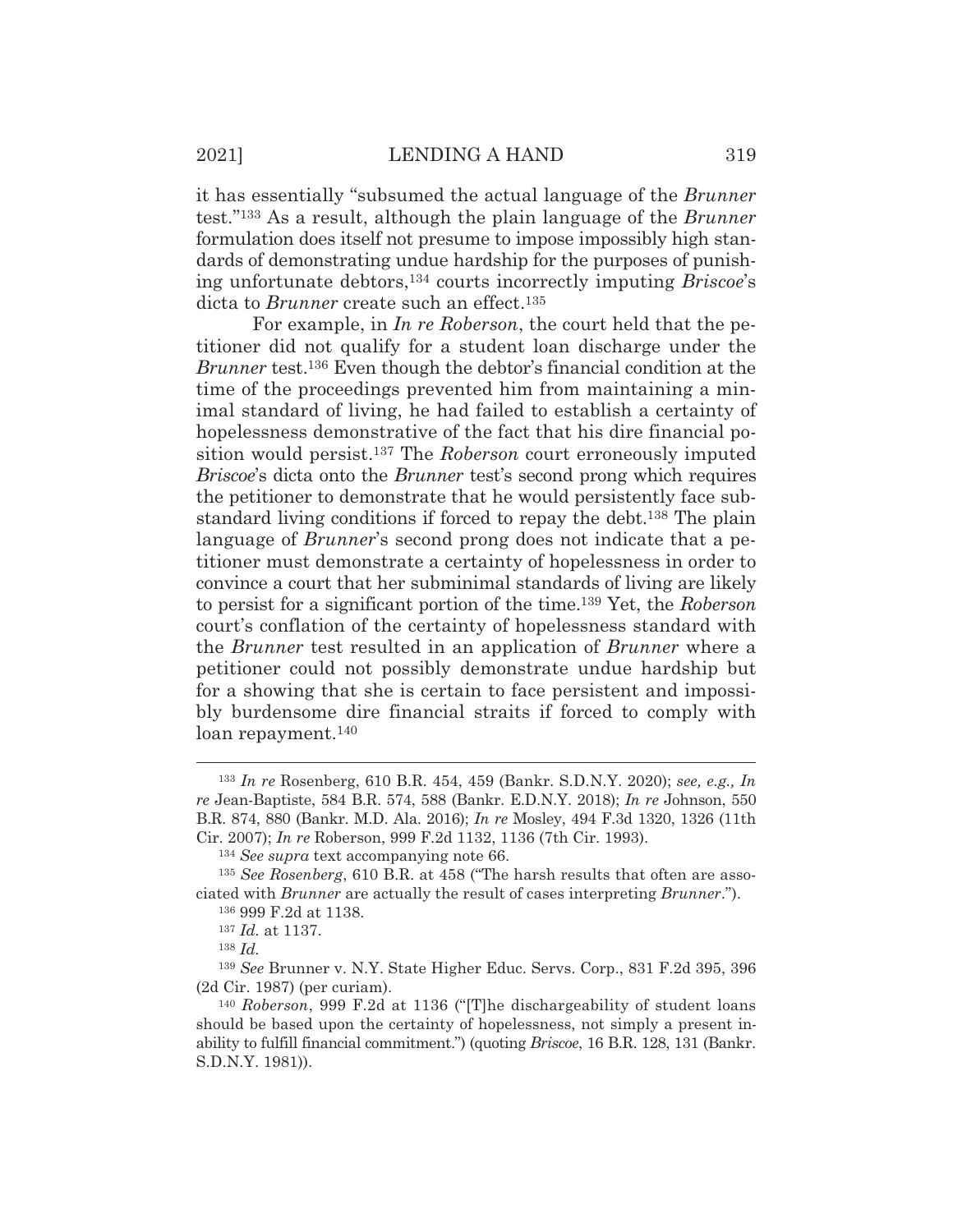In *Johnson v. Sallie Mae Inc.*, the court similarly imputed *Briscoe*'s certainty of hopelessness dicta to the second prong of the *Brunner* test.141 It held that the debtor failed to demonstrate undue hardship under the second element because she did not present any evidence showing "'a certainty of hopelessness' that she would be able to repay her loans."142 By making such a conclusion, the *Johnson* court erroneously established that a student loan petitioner, in order to successfully prove undue hardship under *Brunner*, must necessarily demonstrate a certainty of hopelessness.143 This court, like the *Roberson* court, incorrectly integrated the *Briscoe* dicta into the *Brunner* test such that the petitioner had to demonstrate a severity of her financial hardship that is simply not called for under a plain reading of the *Brunner* formulation's language.144

*Education Credit Management Corp. v. Mosely* led to the same conflation of the *Briscoe* dicta with *Brunner*'s second prong.145 The *Mosely* court incorrectly concluded that under *Brunner*:

[U]ndue hardship does not exist simply because the debtor presently is unable to repay ... her student loans; the inability to pay must be "likely to continue for a significant time," such that there is a "certainty of hopelessness" that the debtor will be able to repay the loans within the repayment period.146

Most recently, in *Jean-Baptiste v. Education Credit Management Corp.*, the court once again reaffirmed the erroneous projection of the certainty of hopelessness threshold to *Brunner*'s model.147 As in *Roberson*, *Johnson*, and *Mosely*, the result in *Jean-Baptiste* was that although the court purported to apply the *Brunner* test,<sup>148</sup> it held the petitioner to an extremely high standard of showing hardship that simply is not called for under a plain reading of

<sup>146</sup> *Id.*

<sup>141</sup> *In re* Johnson, 550 B.R. 874, 880 (Bankr. M.D. Ala. 2016). 142 *Id.* (citing Educ. Credit Mgmt. Corp. v. Mosely, 434 F.3d 1320, 1326 (11th Cir. 2007)).

<sup>143</sup> *Id.*

<sup>144</sup> *Id. See also Brunner*, 831 F.2d at 396 (per curiam).

<sup>145</sup> *In re* Mosley, 494 F.3d 1320, 1326 (11th Cir. 2007) (citing Hemar Insur. Corp. of America v. Cox, 338 F.3d 1238, 1242 (11th Cir. 2003); Brightful v. Pennsylvania Higher Educ. Assistance Agency, 267 F.3d 324, 328 (3rd Cir. 2001)).

<sup>147</sup> *In re* Jean-Baptiste, 584 B.R. 574, 588 (Bankr. E.D.N.Y. 2018).

<sup>148</sup> *Id.* at 586–88.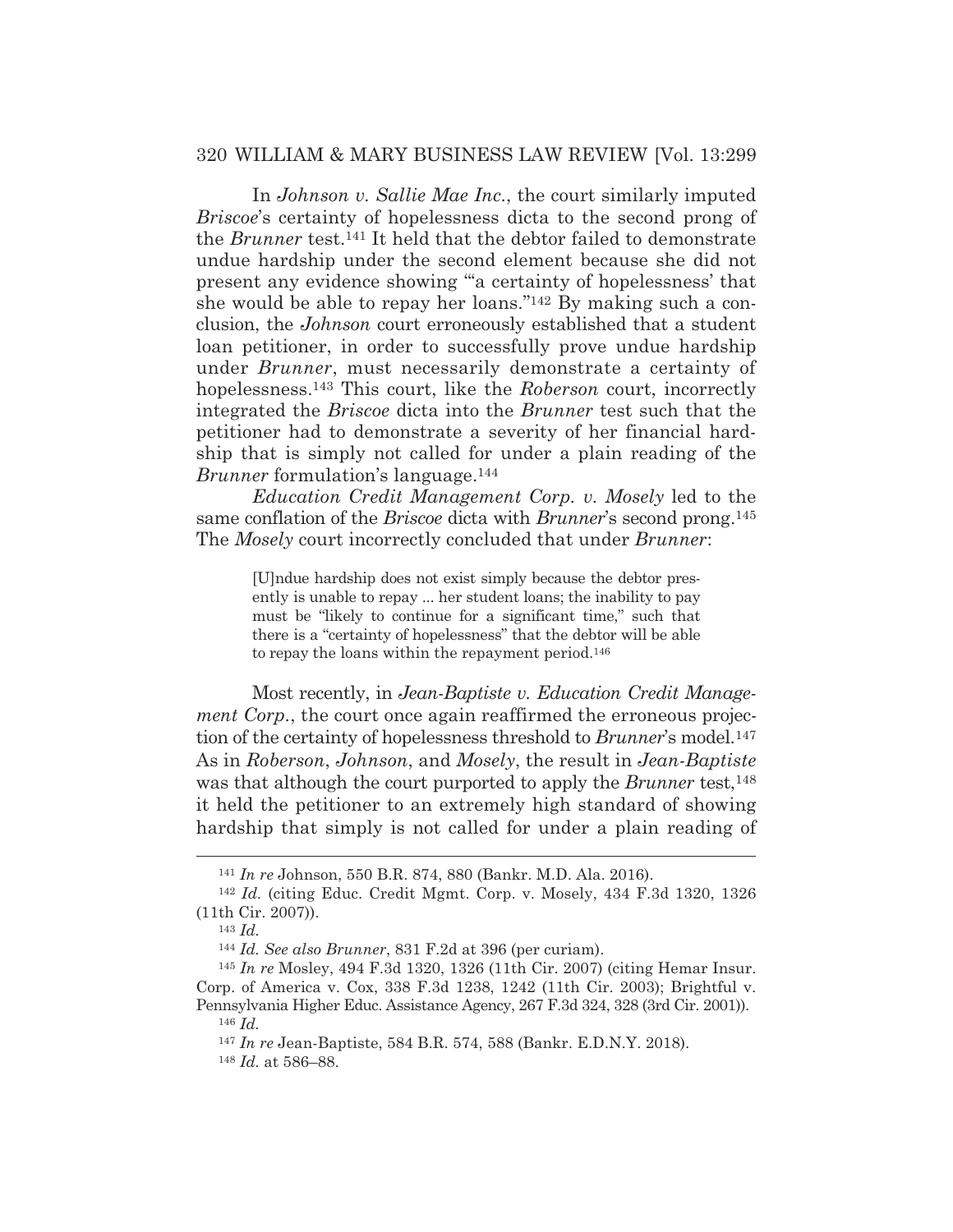*Brunner*'s analytical and doctrinal framework.149 While *Brunner*'s second prong requires a debtor to demonstrate that her subminimal standard of living is likely to persist for a significant portion of the loan repayment period,150 the wording does *not* purport to require a petitioner to show that the severity of her standard of living and her financial condition prove an absolute certainty of hopelessness.151

The consequence of courts incorrectly applying the *Briscoe* dicta to *Brunner*'s doctrinal framework is grave. The certainty of hopelessness threshold, without much justification at all, imposes an impossibly high standard for petitioners to surpass.152 It does so even when demonstration of such severe hardship is not warranted, neither by the language of the *Brunner* test153 nor by Congress' intent in promulgating section  $523(a)(8)$ .<sup>154</sup>

In fact, courts applying the *Brunner* formulation while simultaneously incorporating *Briscoe* in effect subvert the underpinnings of the Bankruptcy Code itself because they inadvertently punish honest but unfortunate debtors who would truly face undue hardship if forced to repay their educational debts.<sup>155</sup> The fundamental purpose of the Bankruptcy Code and, in particular, section 523(a)(8) is to provide well-intentioned but unlucky students relief in the event that repayment of their student debt would be financially oppressive and effectuate a subminimal standard of living.156

<sup>153</sup> *Brunner*, 831 F.2d at 396 (per curiam).

<sup>149</sup> *Id.* at 588 (holding that in order to satisfy *Brunner*'s second prong, "a debtor must demonstrate that the additional circumstances point to a 'certainty of hopelessness' and not merely a present inability to pay student loan debt." (citing Mosely, 434 F.3d at 1326; Johnson v. Sallie Mae Inc., 550 B.R. 874, 880 (Bankr. M.D. Ala. 2016))).

<sup>150</sup> *Id.* ("In order to satisfy the second *Brunner* factor, a debtor must establish that her current inability to pay her student loan debt is likely to persist for a significant portion of the repayment period.").

<sup>151</sup> *See* Brunner v. N.Y. State Higher Educ. Servs. Corp., 831 F.2d 395, 396 (2d Cir. 1987) (per curiam).

<sup>152</sup> *See In re* Rosenberg, 610 B.R. 454, 459 (Bankr. S.D.N.Y. 2020) (noting that *Briscoe*'s retributive dicta was erroneously imputed to *Brunner* so frequently that it has become "a quasi-standard of mythic proportions so much so that most people (bankruptcy professionals as well as lay individuals) believe it impossible to discharge student loans.").

<sup>154</sup> *See supra* Introduction.

<sup>155</sup> *See Rosenberg*, 610 B.R. at 459; *see also infra* text accompanying notes 156–59.

<sup>156</sup> *See* Salvin, *supra* note 22, at 143–44, 174.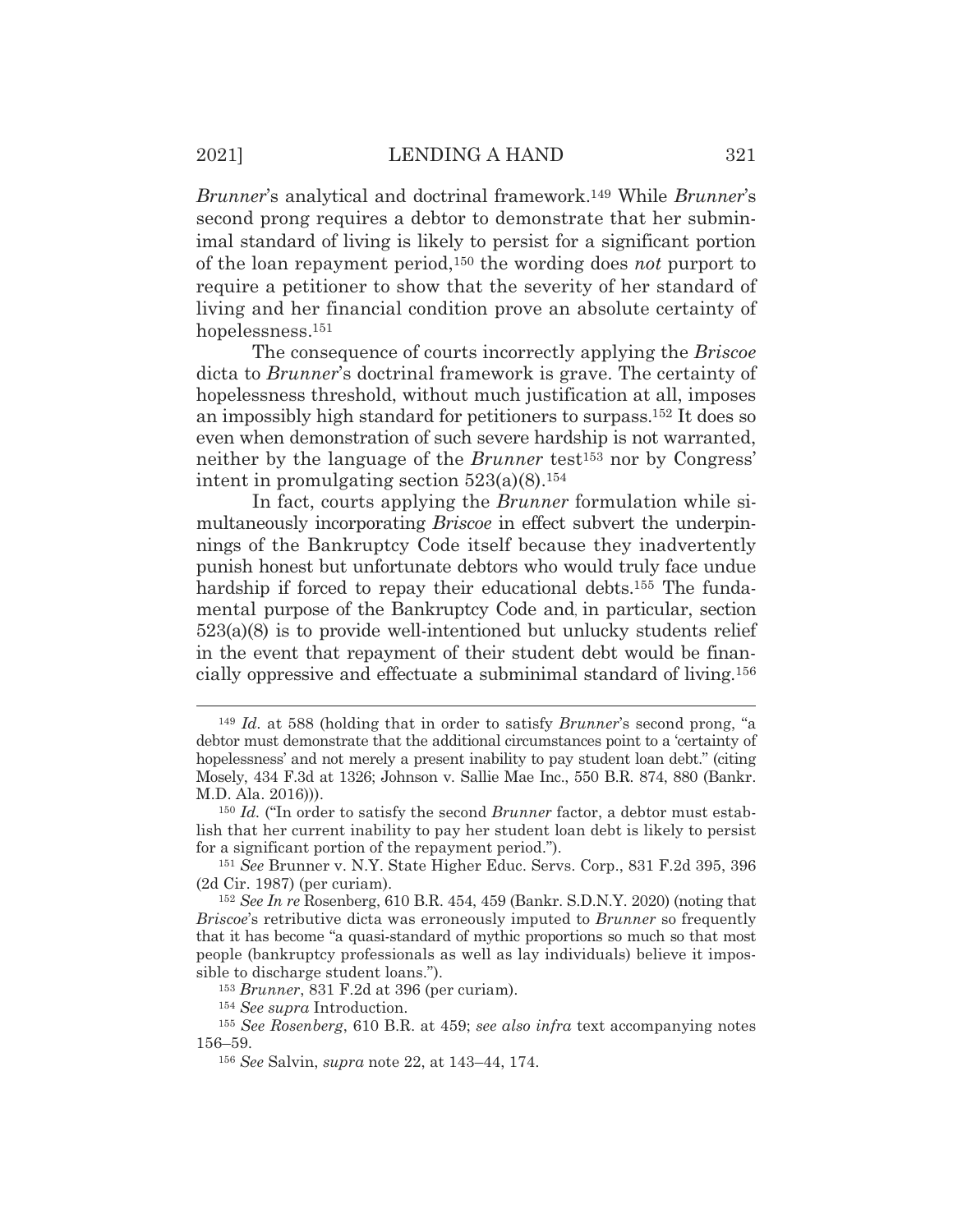Section  $523(a)(8)$  is designed to offer relief to students who experience dire financial straits, *even if* they are not impoverished.157 What is most clear, however, is that section  $523(a)(8)$  is not meant to *punish* students who qualify for its protections.158 If students are able to demonstrate undue hardship under the plain meaning of the *Brunner* or totality-of-the-circumstances tests, then they should be permitted to avail themselves of the protections statutorily afforded to them by the Code.159

#### IV. PROPOSING A SOLUTION

## *A. The* Brunner *and Totality-of-the-Circumstances Tests Would Lead to Similar Conclusions if Courts Did Not Erroneously Impute* Briscoe*'s Dicta to* Brunner*'s Analytical Framework*

Given that the verbal formulations of the *Brunner* and totality-of-the-circumstances tests both lead to the same or very similar substantive inquiry,<sup>160</sup> petitioners' cases should theoretically be decided the same way regardless of which standard is applied.161 Indeed, this hypothesis has proven to be true for courts that have conducted judicial inquiry into the debtor's case-specific circumstances by even-handedly applying the *Brunner* test according to its plain meaning.162

<sup>161</sup> *See supra* Part III.

<sup>162</sup> *See* Rafael I. Pardo, *Taking Bankruptcy Rights Seriously*, 91 WASH. L. REV. 1115, 1141 (2016) ("The data reveal that debtors experienced litigation success 38.8% of the time in Brunner jurisdictions and 40.6% of the time in totality jurisdictions .... the difference ... is not statistically significant."); *see also* Brief in Opposition for Respondent Educational Credit Management Corporation (No. 15-485 Supreme Court) at 17 ("There is simply no reason at all to suppose that a totality-of-circumstances 'test' [as opposed to the *Brunner* test applied without *Briscoe*'s 'certainty of hopelessness' dicta] would find [petitioner's] evidence of undue hardship any more persuasive.").

<sup>157</sup> *See, e.g.*, *In re* Correll, 105 B.R. 302, 306 (Bankr. W.D. Pa. 1989) ("We do not believe, however, that Congress intended a fresh start under the Bankruptcy Code to mean that families must live at poverty level in order to repay educational loans .... [u]se ... of poverty level or minimal standard of living guidelines is not necessary ....").

<sup>158</sup> *Id.*

<sup>159</sup> *Id.*

<sup>160</sup> *See supra* Part III.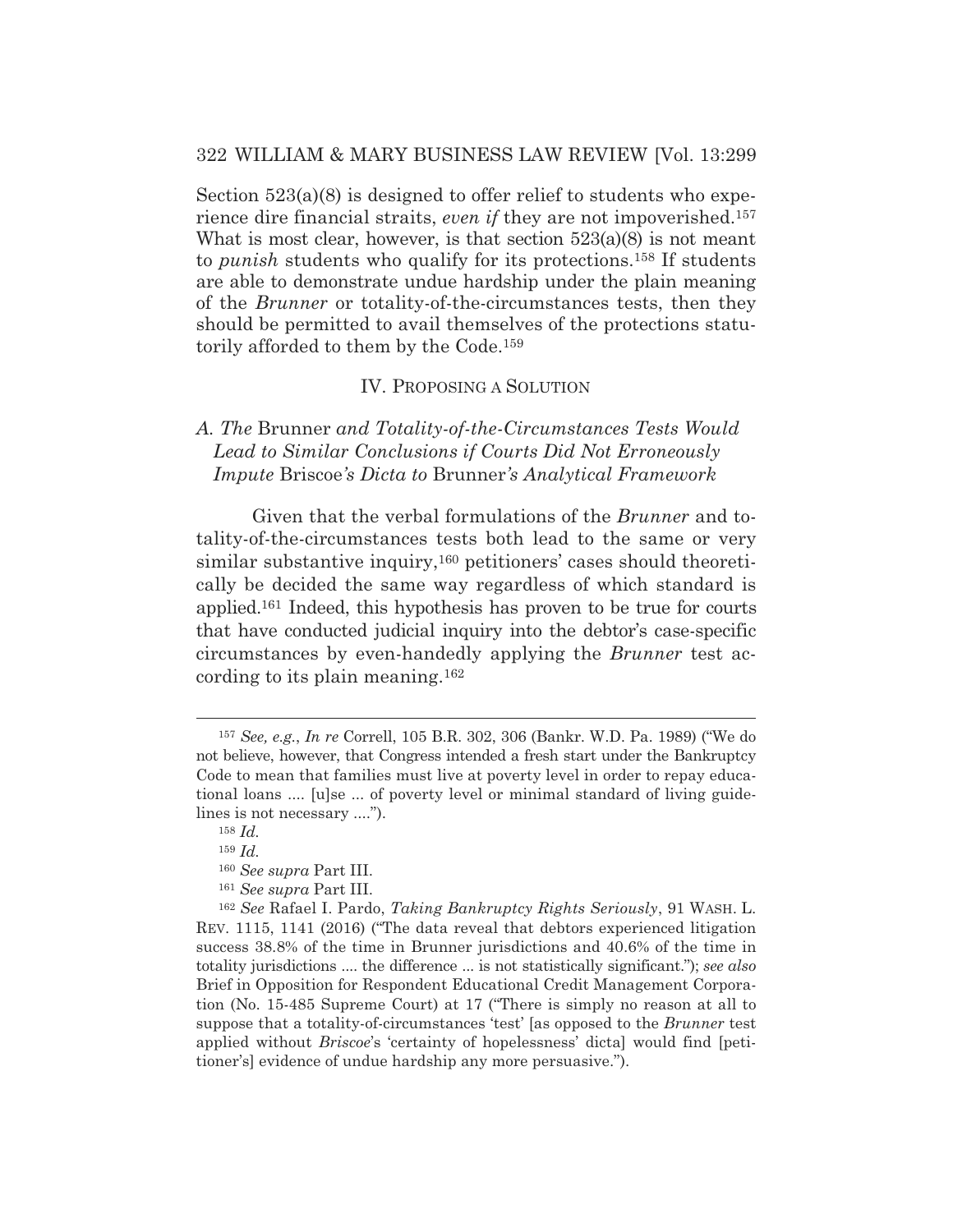#### 2021] LENDING A HAND 323

Rather, the only instance where a court's finding of undue hardship might depend on the test it has used, is the situation in which the court incorrectly imputes *Briscoe*'s certainty of hopelessness dicta onto the *Brunner* test.163 In such a situation, *Brunner*, in practice, imposes an impossibly high threshold for petitioners to surmount, despite the test's plain language suggesting that it should not be too harsh a standard for the honest but unfortunate debtor to meet.164

## *B. Circuit Courts and Congress Should Both Standardize Undue Hardship*

Considering that no substantive difference exists between *Brunner* and the totality-of-the-circumstances formulations,<sup>165</sup> both the federal courts as well as Congress should use their authority to dispel notions of a circuit split. Simply put, the perceived circuit split is merely illusory.<sup>166</sup> It is high time that there be a standardized approach for determining undue hardship for section 523(a)(8) student loan discharge proceedings.

#### *1. The Judicial Solution*

The federal circuit courts should uniformly strip *Briscoe*'s certainty of hopelessness dicta from *Brunner* and even-handedly apply the *Brunner* formulation according to its plain language. This proposed approach is based in both practical and doctrinal justifications.167

<sup>163</sup> *See, e.g.*, *In re* Armstrong, Bankr. No. 10-82092, Adv. No. 10-8118, 2011 WL 6779326, at \*8–\*9 (Bankr. C.D. Ill. Dec. 27, 2011) ("Under the totality of circumstances test, it could be concluded that these circumstances constitute a hardship that is undue. However, the ... *Brunner* test [that is erroneously made more restrictive by *Briscoe*'s dicta] does not clearly admit such an exception.").

<sup>164</sup> *See supra* Part III.

<sup>165</sup> *See supra* Part III.

<sup>166</sup> *See* Brief in Opposition for Respondent Educational Credit Management Corporation (No. 15-485 Supreme Court) at 10 ("Despite the different verbal formulations, there is no substantive split between the circuits on how to analyze undue hardship cases.").

<sup>167</sup> *See infra* Sections III.B.1–2.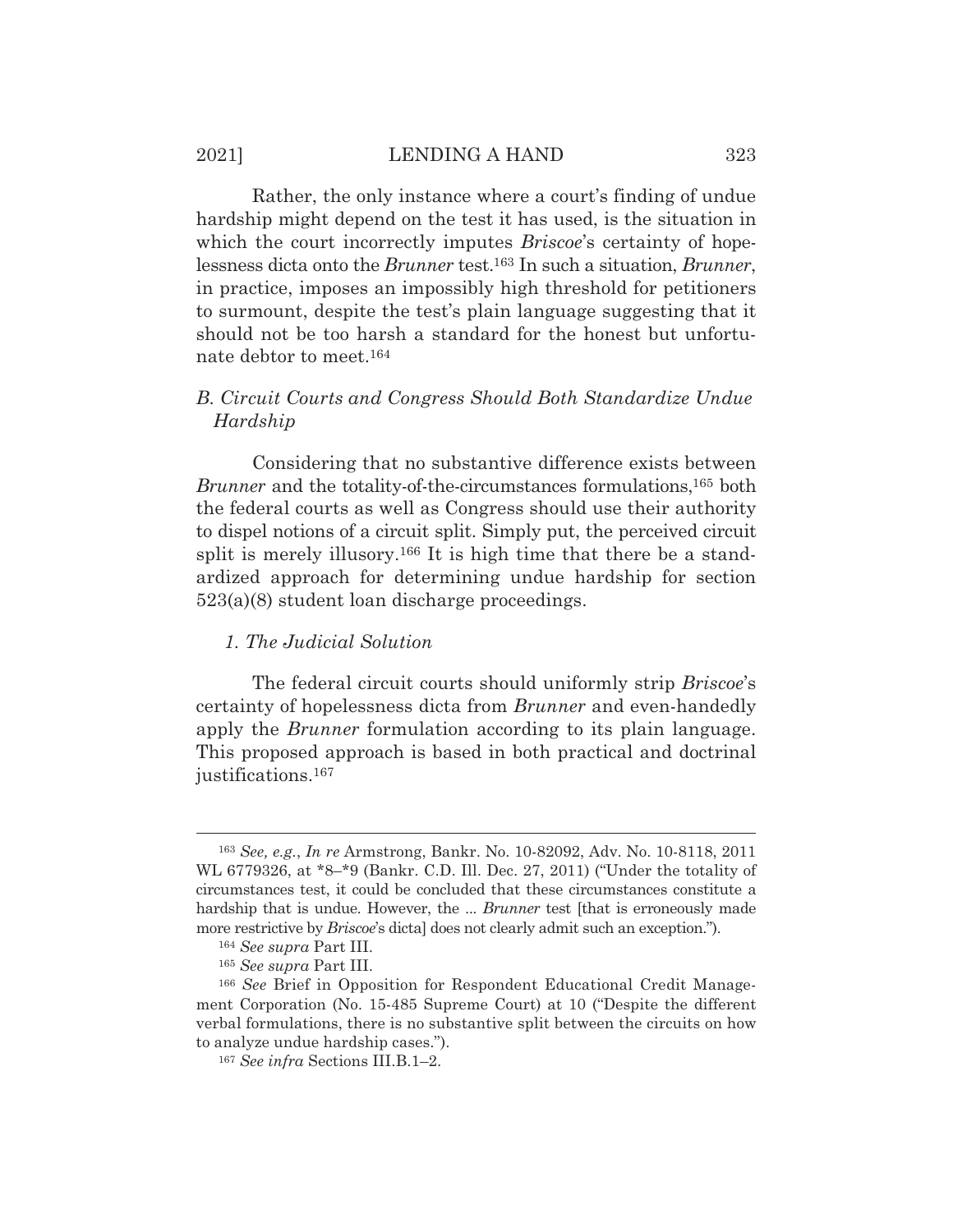## *a. Practical Advantages of Courts Uniformly Adopting the*  Brunner *Standard*

Firstly, this solution accounts for the fact that practically speaking, it makes more sense to resolve the illusory circuit split by adopting the *Brunner* test as opposed to the totality-of-thecircumstances test.168 While the verbiage of both tests is substantively identical and thus renders the importance of which standard is used as technically unimportant,169 the reality is that the vast majority of circuit courts do adhere to the *Brunner* standard.170 It would not make much realistic sense to advocate for the adoption of a minority test when the majority framework, when correctly applied according to its plain meaning, functions as a substantive equivalent.171 Thus, the most practical and efficient method of ensuring judicial predictability in determining the undue hardship posed by student loans on a petitioner would be to promote uniformity and encourage the straightforward application of the overwhelmingly favored *Brunner* standard—just without *Briscoe*'s retributive overlay.172

## *b. Doctrinal Advantages of Courts Uniformly Adopting the*  Brunner *Standard*

From the perspective of doctrinal uniformity, resolving the illusory circuit split by ensuring the *Brunner* standard's application without *Briscoe*'s retributive dicta also lays the groundwork for a clearer cut and more predictable framework for determining a

<sup>168</sup> *See infra* text accompanying notes 169–72.

<sup>169</sup> *See supra* Section III.A.

<sup>170</sup> *See, e.g.*, Brief in Opposition for Respondent Educational Credit Management Corporation (No. 15-485 Supreme Court) at 4 n.1 (citing *In re* Faish, 72 F.3d 298, 305–06 (3d Cir. 1995); *In re* Frushour, 433 F.3d 393, 400 (4th Cir. 2005); *In re* Gerhardt, 348 F.3d 89, 91 (5th Cir. 2003); *In re* Oyler, 397 F.3d 382, 385 (6th Cir. 2005); *In re* Pena, 155 F.3d 1108, 1112 (9th Cir. 1998); Educ. Credit Mgmt. Corp. v. Polleys, 356 F.3d 1302, 1309 (10th Cir. 2004); *In re* Cox, 338 F.3d 1238, 1243 (11th Cir. 2003)).

<sup>171</sup> *See supra* Section III.A.

<sup>172</sup> *See, e.g.*, *In re* Grigas, 252 B.R. 866, 874 n.8 (Bankr. D.N.H. 2000) (noting that the *Brunner* standard is more predictable than totality-of-the-circumstances test because of *Brunner*'s popularity among federal circuit courts).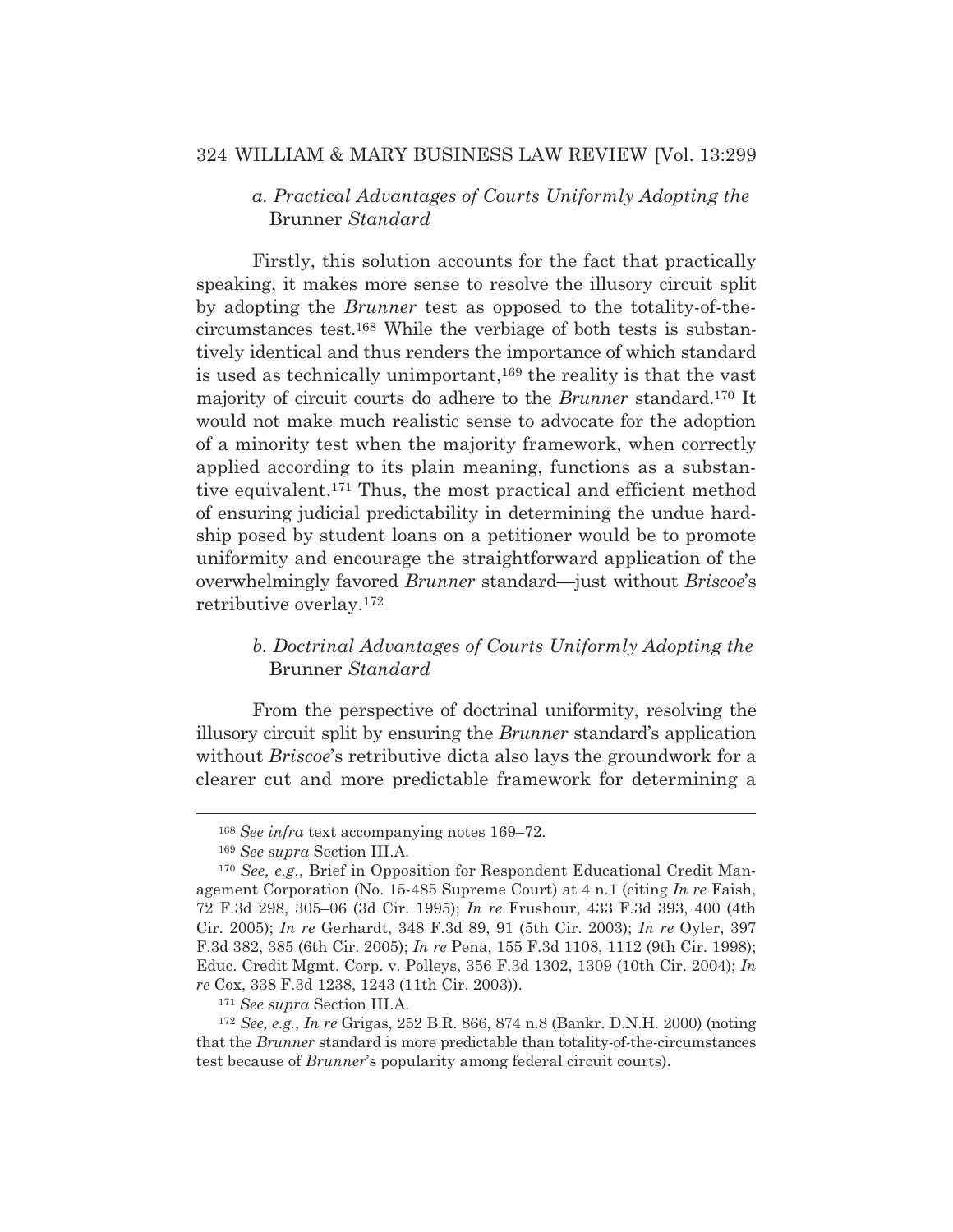debtor's undue hardship than does the totality-of-the-circumstances test.173

Considering that the variance in results between applications of the two tests is both substantively and statistically insignificant,174 it is unclear that the totality-of-the-circumstances framework's widely perceived flexibility and holistic approach actually provides a substantial benefit to litigants whose undue hardship is assessed along its framework.175 Since petitioners' chances of success are statistically equal under the *Brunner* and totality-ofthe-circumstances formulations,176 it makes sense to then argue that federal circuits should simply adopt the test that is doctrinally the easiest to apply.177

Out of the two formulations, *Brunner*'s more rigid analytical framework provides greater predictability and encourages far more consistent application of the doctrine.178 The totality-of-the-circumstances formulation, in its pursuit of encouraging a holistic analysis of the petitioner's circumstances,179 is far more open ended and does not specify factors for consideration as acutely as the *Brunner* test.180 While the totality-of-the-circumstances test is relatively more flexible because it permits courts to consider factors beyond the scope of the test's formulation itself,181 it is precisely this

<sup>173</sup> *See infra* notes 174–85.

<sup>174</sup> *See* Pardo, *supra* note 162, at 1141.

<sup>175</sup> *See* BANKRUPTCY, *supra* note 48, at 30 ("The central difference between the totality-of-the-circumstances test and the Brunner test concerns their relative flexibility. Whereas the totality-of-the-circumstances test is a more open-ended standard that permits the court to consider a wide variety of factors, the Brunner test is somewhat less malleable .... Courts and commentators disagree, however, regarding the extent to which the Brunner test actually varies from the totalityof-the-circumstances test as a practical matter.").

<sup>176</sup> *See* Pardo, *supra* note 162, at 1141.

<sup>177</sup> *See* G. Michael Bedinger VI, Note, *Time for a Fresh Look at the "Undue Hardship" Bankruptcy Standard for Student Debtors*, 99 IOWA L. REV. 1817, 1830 (2014).

<sup>178</sup> *See* BANKRUPTCY, *supra* note 48, at 30 ("[S]upporters of the Brunner test have opined that the totality-of-the-circumstances test is insufficiently predictable and affords judges too much discretion in determining whether any particular debtor qualifies for an undue hardship discharge.").

<sup>179</sup> *See* Wallen, *supra* note 84, at 243.

<sup>180</sup> *Id.*

<sup>181</sup> *Id.*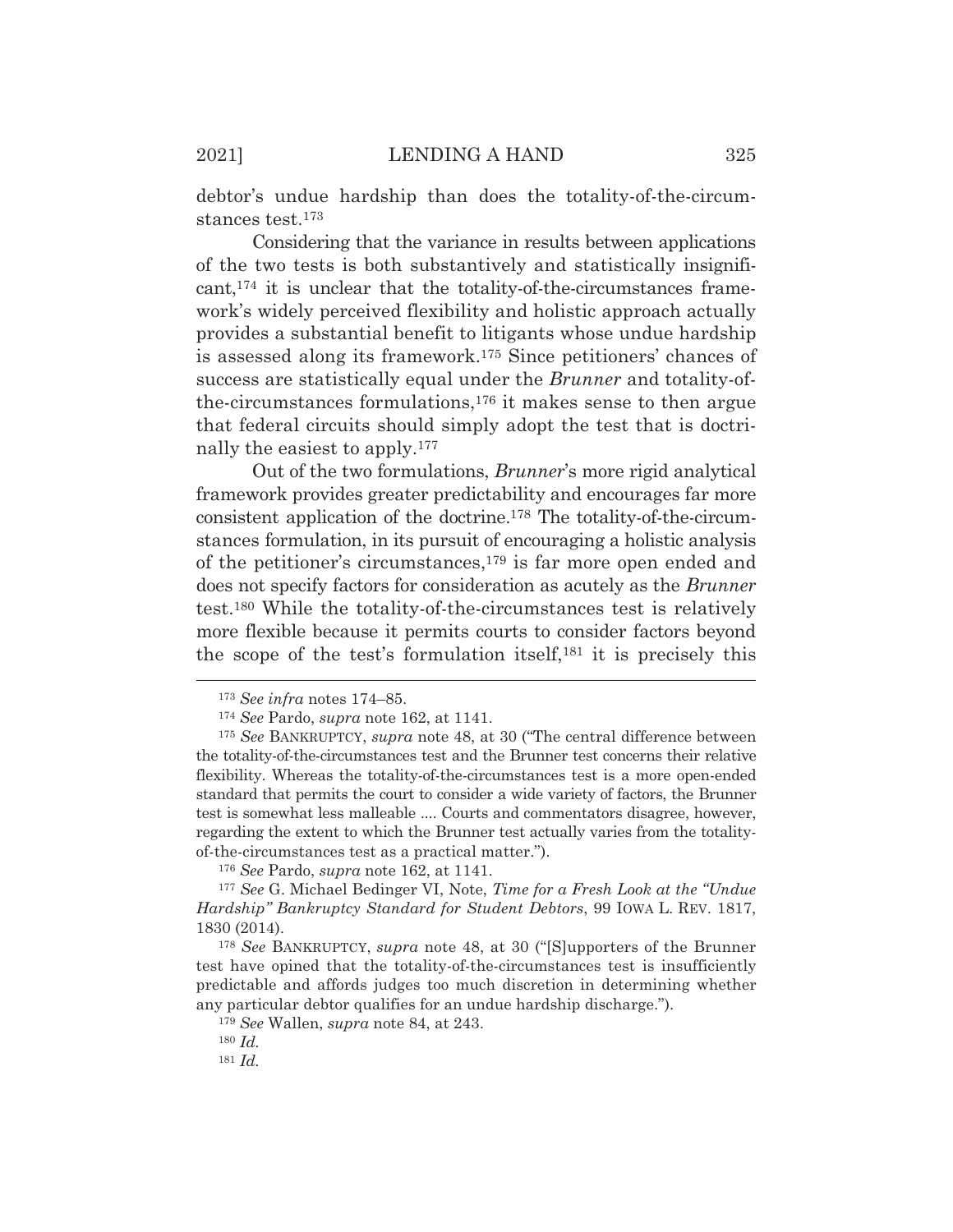flexibility that makes the formulation more unpredictable and susceptible to inconsistent application.182 On the other hand, the *Brunner* standard explicitly sets forth the three—and only three factors that a court must consider when determining whether a petitioner's student loans impose an undue hardship.183 Its selfcontained framework and explicit factors provide greater predictability and, therefore, will also likely lead the judiciary to uniformly apply the test's tripartite considerations in a manner that will promote consistency in results among the circuit courts.184

All in all, it makes sense that judicial efficiency, uniformity, and predictability are all likely to be enhanced with the application of the plain meaning of the *Brunner* standard because it clearly sets forth all factors to be considered in the assessment of undue hardship.185

#### *2. The Congressional Solution*

Congress should also amend section 523(a)(8) in a manner that guides uniformity throughout the judiciary and advances the fundamental principles of the Bankruptcy Code in the context of student loan discharges.186 The most efficient way for Congress to do this is to codify a definition of undue hardship.187 Particularly, it should explicitly state that a debtor need not demonstrate a certainty of hopelessness in order to qualify for a student loan

<sup>182</sup> *See* Educ. Credit Mgmt. Corp. v. Polleys, 356 F.3d 1302, 1309 (10th Cir. 2004) ("[A] totality of the circumstances analysis of each debtor's situation .... has an unfortunate tendency to generate lists of factors that should be considered—lists that grow ever longer as the case law develops.").

<sup>183</sup> *See supra* text accompanying note 66.

<sup>184</sup> *See* Bedinger, *supra* note 177, at 1830 ("Brunner provides 'concrete factors' that increase predictability ....") (citing Grigas v. Sallie Mae Servicing Corp., 252 B.R. 866, 874 n.8 (Bankr. D.N.H. 2000)).

<sup>185</sup> *See supra* text accompanying notes 173–84.

<sup>186</sup> *See supra* text accompanying notes 1–6; *see also* Salvin, *supra* note 22, at 143–44.

<sup>187</sup> *See, e.g.,* Salvin, *supra* note 22, at 170 ("It is thus imperative that the underlying policies of the Bankruptcy Code be accurately identified and defined in order to give meaning to the undue hardship standard."); Aaron N. Taylor, *Undo Undue Hardship: An Objective Approach to Discharging Federal Student Loans in Bankruptcy*, 38 J. LEGIS. 185, 187 (2012) ("Undue hardship is an undefined concept, flummoxing debtors, creditors, and judges alike. The result of its ambiguous contours is rampant inconsistency.").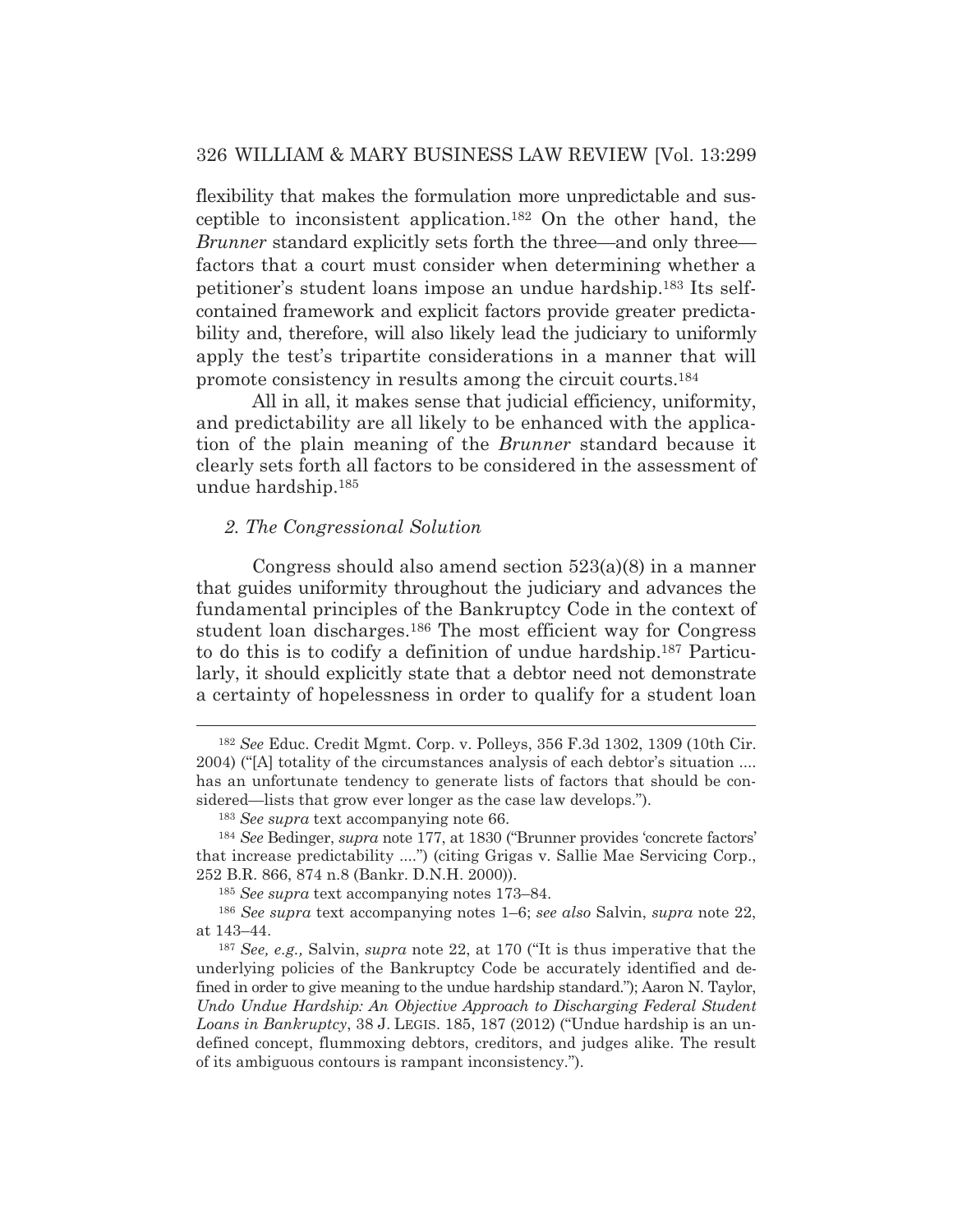discharge under the statute.188 In defining undue hardship, Congress could also set forth the tripartite considerations of the *Brunner* test.189 Doing so would provide affirmative and streamlined guidance for courts attempting to analyze whether a student loan discharge is warranted.190 Preferably, Congress should do both.

## *a. Congress Should Explicitly State that a Certainty of Hopelessness Is Not Required for a Petitioner to Demonstrate Undue Hardship*

In codifying a definition of undue hardship, Congress should swiftly dispel the notion that student loan discharges under section 523(a)(8) are conditional on a debtor's demonstration of a certainty of hopelessness.

The primary justification for clarifying that satisfying *Briscoe*'s retributive dicta is *not* needed for relief under the statute191 is that the certainty of hopelessness standard is flagrantly antithetical to the inherent purpose of the Bankruptcy Code.192 The Bankruptcy Code serves to afford debtors a fresh start and free them from oppressive debt.193 Indeed, the legislative history of the Code itself demonstrates that student loan discharges should be available to any debtor who is "legitimately unable to afford repayment."194 Yet the certainty of hopelessness standard unconscionably punishes petitioners who are hardly able afford bare necessities simply because they cannot satisfy an arbitrary and unduly harsh judicial threshold that fundamentally subverts the Code's fresh start policy in the first place.195

The certainty of hopelessness standard deprives petitioners, who would otherwise qualify for relief, not only of their statutory right to obtain relief, but also of the hope that they can reestablish themselves as unburdened and productive members of

<sup>188</sup> *See, e.g.*, C. Aaron LeMay & Robert C. Cloud, *Student Debt and the Future of Higher Education*, 34 J.C. & U.L. 79, 107 (2007) ("Congress needs to establish a universally accepted test of 'undue hardship'").

<sup>189</sup> *See infra* Section IV.B.2.b.

<sup>190</sup> *See infra* Section IV.B.2.b.

<sup>191</sup> *See supra* Section III.B.

<sup>192</sup> *See, e.g.*, Salvin, *supra* note 22, at 143.

<sup>193</sup> *Id.*

<sup>194</sup> *Id.* at 180, 180 n.259.

<sup>195</sup> *Id.* at 178–80.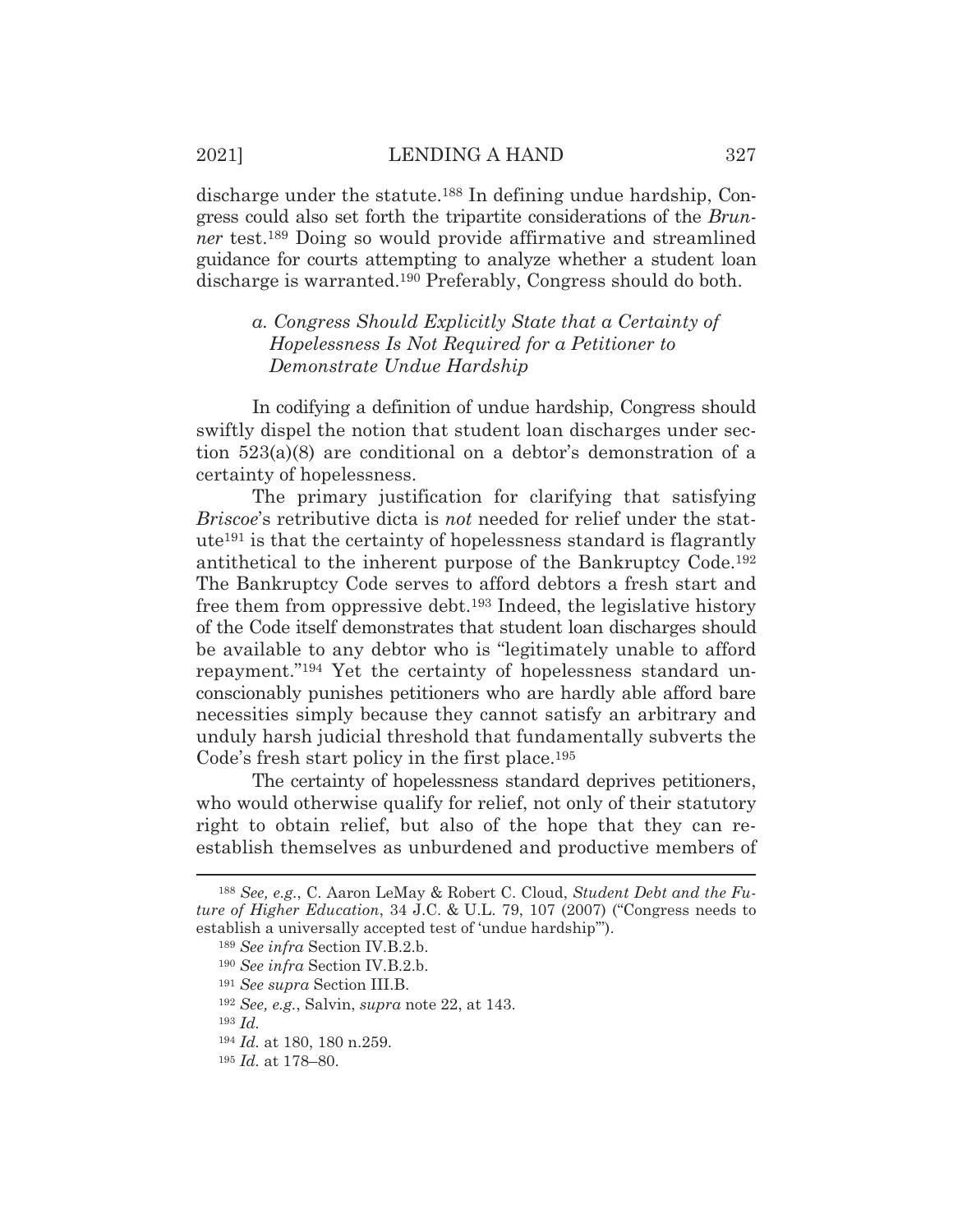society.196 In short, Congress explicitly excluding a petitioner's certainty of hopelessness from the definition of undue hardship would reaffirm the fundamental principle that the Bankruptcy Code's purpose is to empower, not punish, honest but unfortunate debtors.197 Such a resounding statement in return, would make courts who retributively scrutinize student loan petitioners under the certainty of hopelessness standard think twice.198

In addition to the aforementioned policy justification, Congress should statutorily overrule *Briscoe*'s certainty of hopelessness dicta under section 523(a)(8)'s definition of undue hardship because undue hardship has been indirectly defined without a retributive gloss elsewhere in the Bankruptcy Code.199 Section 524(m) of the Code sheds some light on how Congress might intend to generally define undue hardship.200 This section asserts that an agreement "is an undue hardship on the debtor if the debtor's monthly income less the debtor's monthly expenses ... is less than the scheduled payments on the reaffirmed debt."201 Notably absent from this implicit definition is any assertion that a petitioner must be facing dire or hopeless conditions in order to successfully demonstrate undue hardship under the section.202 Admittedly, section 524(m)(1)'s definition cannot be a perfect definition of undue hardship under section 523(a)(8) because the subject matter of the sections is different.<sup>203</sup> While section  $523(a)(8)$  concerns discharging student loans,<sup>204</sup> section  $524(m)(1)$  guides the process of reviving discharged debt.205 Nevertheless, section 524(m)(1) at least hints at the fact that Congress leans towards a broader definition of undue hardship and does not intend to retributively restrict petitioners' satisfaction of the requirement.206

<sup>199</sup> *See* Bedinger, *supra* note 177, at 1838–39.

<sup>200</sup> *Id.*

<sup>196</sup> *Id.* at 180–81.

<sup>197</sup> *Id.* at 143–44.

<sup>198</sup> *See supra* Section III.B.1.

<sup>201 11</sup> U.S.C. § 524(m)(1) (2012).

<sup>202</sup> *See* Bedinger, *supra* note 177, at 1838–39.

<sup>203</sup> *See infra* notes 204–05 and accompanying text.

<sup>204 11</sup> U.S.C. § 523(a)(8).

<sup>205</sup> *See* Bedinger, *supra* note 177, at 1838; *see also* 11 U.S.C. § 524(m)(1).

<sup>206</sup> *See supra* notes 197–203 and accompanying text.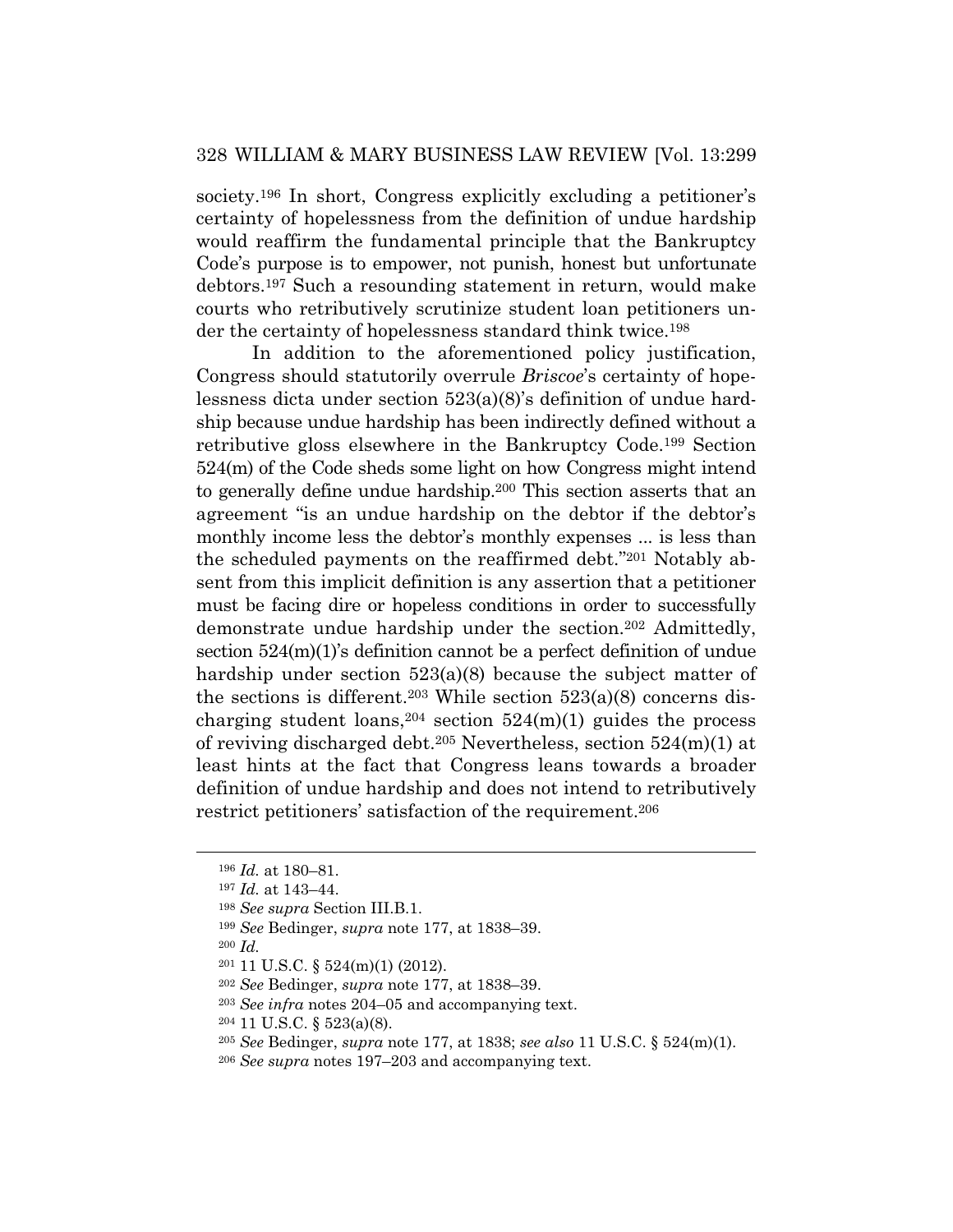## *b. Congress Should Include* Brunner*'s Tripartite Framework When It Codifies a Definition of Undue Hardship*

Congress should set forth the three factors considered under the *Brunner* framework207 when it defines undue hardship for the purposes of a section  $523(a)(8)$  discharge.<sup>208</sup> The legislature endorsing an analytical framework that is as clear and self-contained as *Brunner*<sup>209</sup> will help resolve the circuit split by offering courts a relatively straightforward process through which undue hardship can be reliably assessed without burdening petitioners with prohibitively high standards of proof.210 In short, inclusion of the *Brunner* factors would further contour a uniform definition of undue hardship and reduce inconsistencies in statutory interpretation.211 It would also ensure the predictability of the judiciary's determination of undue hardship, at least in terms of ensuring that courts are not incorrectly applying the *Briscoe* dicta in their application of the *Brunner* test.212

#### **CONCLUSION**

It is high time for federal circuits to apply a standardized and predictable framework in its analysis of whether a student loan petitioner is entitled to debt discharge under section 528(a)(8). Consistent and reliable interpretation of the statute's requirement of undue hardship is necessary to comport with the Bankruptcy Code's fresh start policy.213

The Code seeks to afford relief to those petitioners who are truly unable to free themselves from the shackles of insurmountable debt.214 It serves as a vehicle for empowerment. Incorrectly

<sup>207</sup> Brunner v. N.Y. State Higher Educ. Servs. Corp., 831 F.2d 395, 396 (2d Cir. 1987) (per curiam).

<sup>208</sup> *See infra* text accompanying notes 209–12.

<sup>209</sup> *See supra* note 177 and accompanying text.

<sup>210</sup> *See* BANKRUPTCY, *supra* note 48, at 39–41. 211 *See, e.g.*, *id.* at 41 n.293. 212 *See id.* at 39–41.

<sup>213</sup> *See* Salvin, *supra* note 22, at 174 ("The goal of the fresh start policy is to give the honest-but-unfortunate debtor a new opportunity in life free from the pressure and discouragement of pre-existing debts."). 214 *See id.* at 180, 180 n.259.